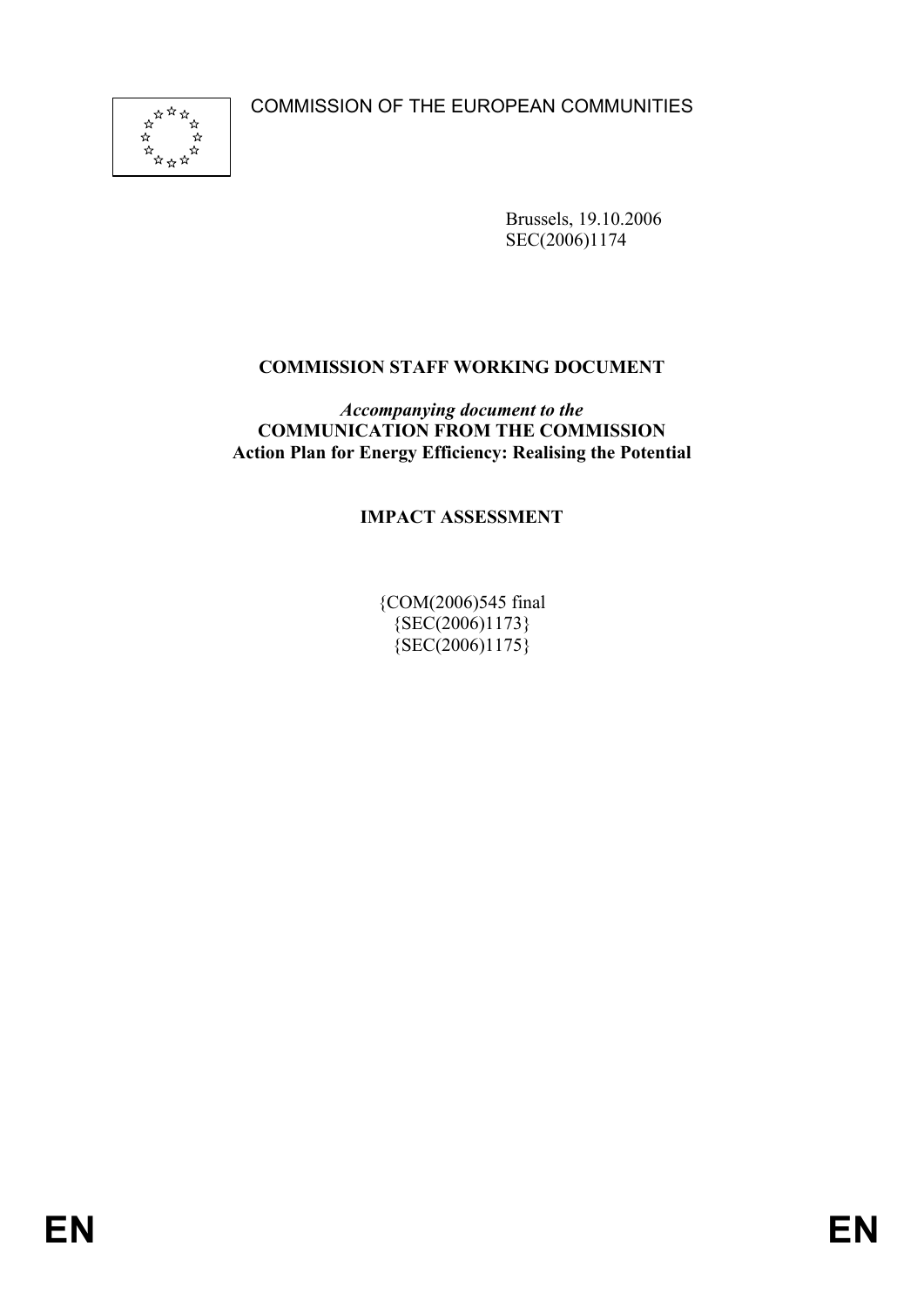# **TABLE OF CONTENTS**

| 1.               |                                                                                      |  |
|------------------|--------------------------------------------------------------------------------------|--|
| 1.1.             |                                                                                      |  |
| 1.2.             |                                                                                      |  |
| 2.               |                                                                                      |  |
| 2.1.             | Identification of problems and barriers hampering energy efficiency improvements . 7 |  |
| 2.2.             |                                                                                      |  |
| 3.               |                                                                                      |  |
| $\overline{4}$ . |                                                                                      |  |
| 4.1.             |                                                                                      |  |
| 4.2.             |                                                                                      |  |
| 4.3.             |                                                                                      |  |
| 4.4.             |                                                                                      |  |
| 4.5.             |                                                                                      |  |
| 4.6.             |                                                                                      |  |
| 4.7.             |                                                                                      |  |
| 4.8.             |                                                                                      |  |
| 5.               |                                                                                      |  |
| 5.1.             |                                                                                      |  |
| 5.2.             |                                                                                      |  |
| 5.3.             |                                                                                      |  |
| 6.               |                                                                                      |  |
| 6.1.             |                                                                                      |  |
| 6.2.             |                                                                                      |  |
| 6.3.             | Overall assessment and assessment of interaction or overlap between the considered   |  |
| 7.               |                                                                                      |  |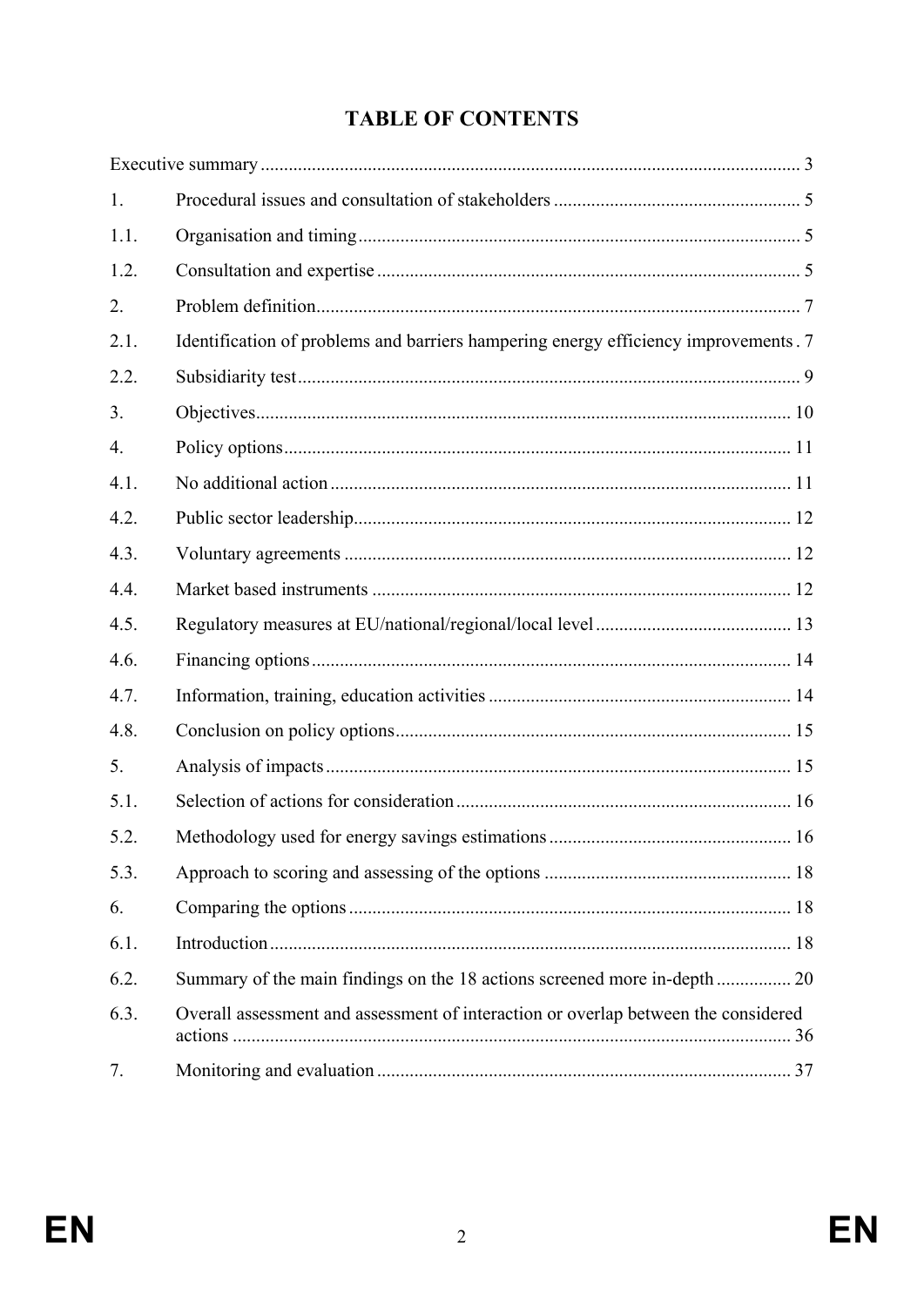#### **COMMISSION STAFF WORKING DOCUMENT**

#### **Impact Assessment Report for the Action Plan for Energy Efficiency 2006**

#### **EXECUTIVE SUMMARY**

The benefits of improving the European Union's energy efficiency include greater competitiveness of the EU economy, greater energy security, reducing harmful emissions, and allowing the EU to fulfil its Kyoto commitments in a cost effective way. Taking up energy efficiency seriously can put the EU firmly on the road to its goal of a sustainable energy future.

To realise 20% energy savings by 2020 would mean a saving of around 390 million tonnes of oil equivalent (hereinafter Mtoe) by 2020. To make this come true a 3.3% annual energy efficiency improvement is necessary. Adopting and implementing the measures proposed in the Action Plan contributes significantly to adding the necessary annual improvement of 1.5% to the assumed annual improvement of 1.8% in the baseline scenario<sup>1</sup> which the Commission uses for its annual estimates on future developments in energy.

To realise the full 20% savings potential, significant investments are necessary. However, cost effective measures are put forward in the Action Plan. Furthermore, many of these investments create greater added value for the EU economy in terms of EU manufacturing, energy, transport and services sector (innovation, research and development) and of job creation than more traditional supply side investments in the energy sector. Investments in energy efficiency are safer financial prospects for the future than many investments on the supply side of the energy chain. Energy efficiency improvements are a no-regret option for the future.

The impact assessment equally indicates that it is likely that the cost effective potential is bigger, as the higher than assumed present oil prices seem to persist for the foreseeable future at least. There is agreement among authoritative energy experts<sup>2</sup> that energy efficiency improvement is the most cost-effective and quickest way to set the global community on the way to a sustainable energy future<sup>3</sup>.

1

<sup>1</sup> PRIMES is the modelling tool developed for the energy forecasts published regularly by the Commission. The version of PRIMES used by the consultants in their study for the Impact Assessment is based on is the same version as the one underlying the Green Paper on Energy Efficiency. The details of the new PRIMES version were unavailable. The new version assumes higher policy induced savings and higher autonomous improvement and is taken as starting point for this paragraph and the Action Plan itself.

PRIMES, International Energy Agency, International Panel on Climate Change, Energy Modeling Forum, e.g.

Also the Conclusions of the G8 meeting at St Petersburg of 16 July state: 'Energy saved is energy produced and is often a more affordable and environmentally responsible option to meet the growing energy demand … thus strengthening global energy security'. The Conclusions continue by mentioning actions to be undertaken in several areas equally pointed out in the impact assessment process (stringent standards for appliances and tyres, taking tax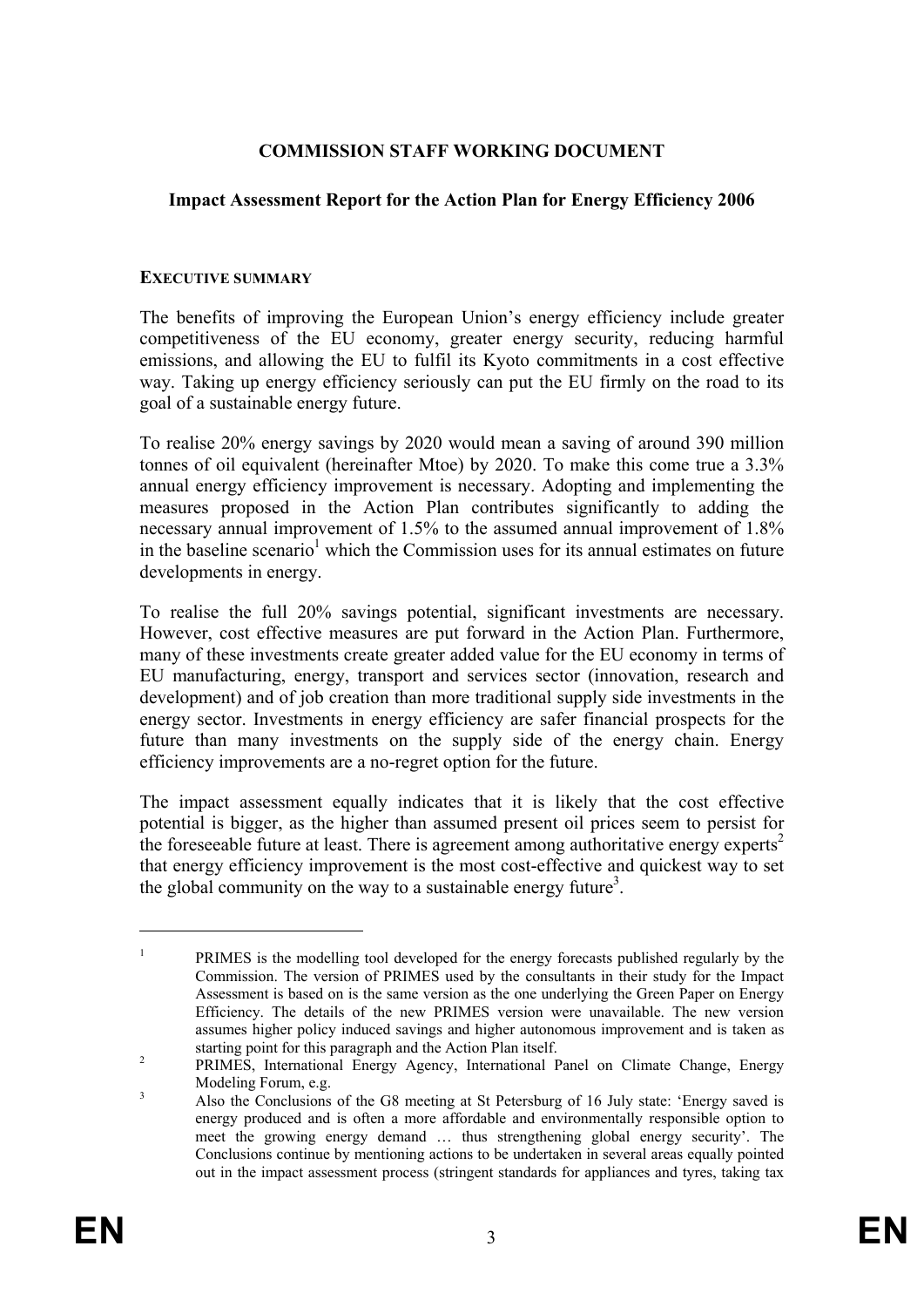An extra effort mobilising all actors to realise a further 1.5% energy efficiency improvement per year, induced by a mix of policies, is thus necessary. The Commission's Action Plan for Energy Efficiency brings forward the actions that are to be realised or initiated in the period 2007-2012. Further actions will be necessary to realise the full 20% by 2020.

The impact assessment provides data which allow for quantification of the effects of the actions proposed. Nonetheless, it should be noted that some uncertainty on the quantitative estimates exists, due the fact that improving energy efficiency is such a wide ranging topic, involving all levels of policy and decision makers<sup>4</sup>.

Monetary savings estimated for the EU economy would be around 50 billion euros annually by 2012; this would increase substantially - to more than 100 billion euros<sup>5</sup> by 2020. This savings estimate reaches 150 billion  $\epsilon$  per year if oil prices of 70\$/barrel were taken as starting point. These savings would have to be reinvested for a large part into options and technologies that generate higher energy efficiency.

The carbon emissions savings estimated if the full 20% savings are realised are: around 780 million tonnes of  $CO<sub>2</sub>$ .

Security of supply benefits are directly deduced from the Mtoe savings for the EU as a whole<sup>6</sup>. This cannot be extrapolated to mean the same benefit for the individual Member States in the same sense, due to differences in fuel mix and in policy framework.

The impacts of the individual actions proposed in the Action Plan vary considerably on the key indicators chosen, such as savings in Mtoe, cost effectiveness, competitiveness impact and administrative costs. In the impact assessment process the possible overlap between actions has been estimated, but the reinforcing effects of the right mix of policy measures on different actions have not been estimated with as much detail.

The clear conclusion of the impact assessment process is that not one single policy, be it a regulatory, a voluntary approach, or an approach geared towards raising awareness, would be sufficient to reach the potential. The EU can now confidently move from problem and barrier identification to a vigorous pursuit of the solution: a balanced mix of policy options as formulated in the Action Plan.

The most important determining factor in the success of the implementation of the Action Plan is the full engagement of all policy and decision makers to make the step change in energy use necessary to reap the full benefits of improved energy efficiency.

1

and financial measures, demonstrate leadership at national level and raise public awareness, and working with International Financing Institutions to broaden the scope of the actions.

Decision makers in the framework of this Report are all users of energy, from industry, all levels of authorities to children, who can change their energy behaviour and therefore energy  $\frac{1}{2}$  use in the EU as a whole.

Reference is 48 USD/barrel net of taxes.

<sup>6</sup> No distinction is being made between fossil fuel exporting and importing Member States.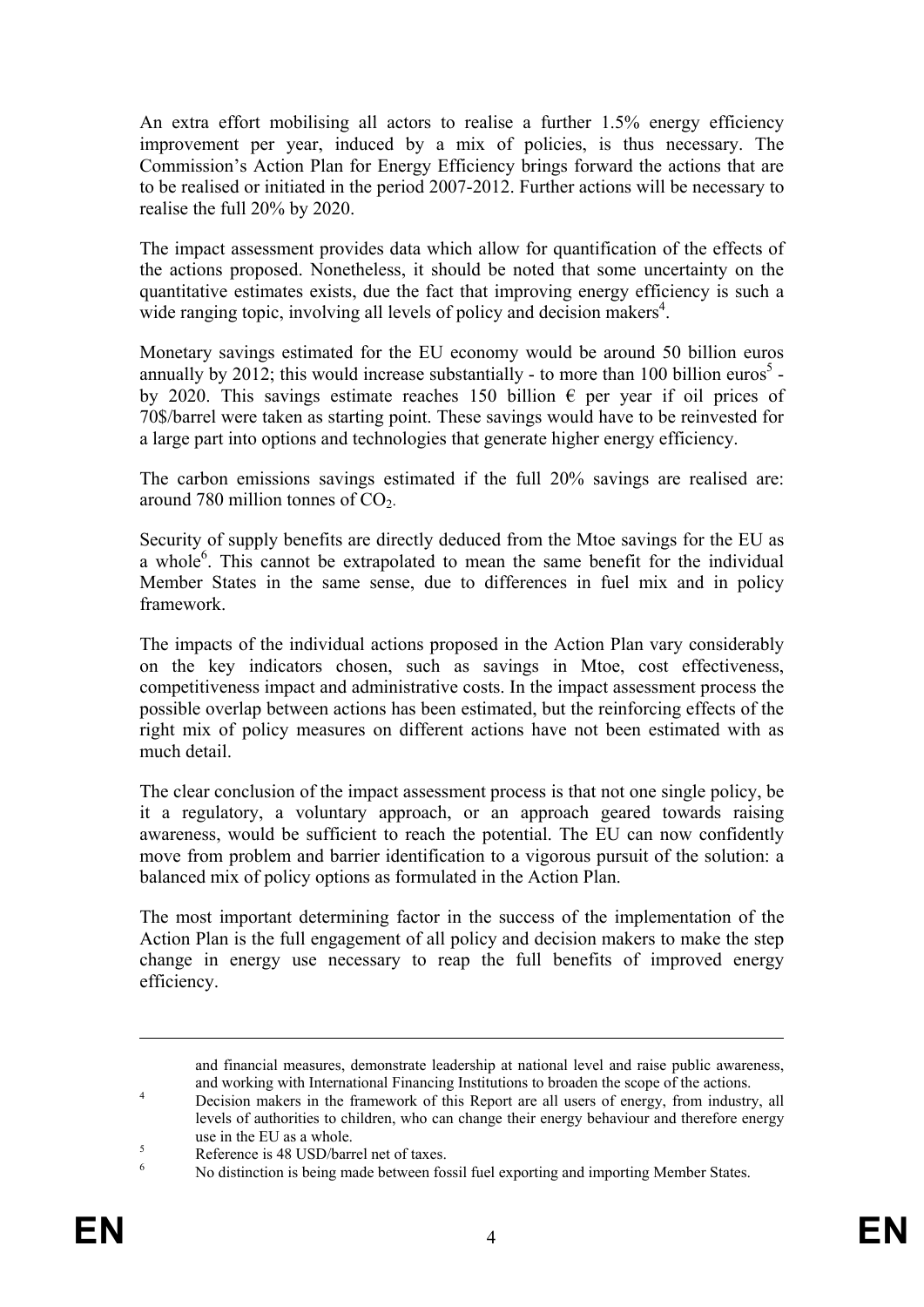#### **1. PROCEDURAL ISSUES AND CONSULTATION OF STAKEHOLDERS**

#### **1.1. Organisation and timing**

The Green Paper on Energy Efficiency *'Doing more with less'*<sup>7</sup> (hereinafter the Green Paper) indicated that the Commission would publish an Action Plan for Energy Efficiency in 2006. The Action Plan features on the Commission Legislative Work Programme of 2006 as priority action with the following reference: CLWP 2006/TREN/032.

The Impact Assessment process was steered by an Inter Service Steering Group (hereinafter ISG), lead by DG TREN.

#### **1.2. Consultation and expertise**

#### *1.2.1. External expertise*

In order to conduct an extensive literature research and fact finding on the ground, it was decided to entrust an outside consultant with the task of providing support to the Directorate General for Energy and Transport in assessing possible areas for actions and their impacts on the economy, environment and society.

Given the outcome of public consultation and further stakeholder feedback on the Green Paper it was decided to focus the Action Plan on these subjects:

- 1) Information and raising awareness
- 2) Better financing for energy efficiency
- 3) Implementation of EU acquis
- 4) Transport
- 5) Energy transformation
- 6) EU energy efficiency actions in international context

The Impact Assessment Guidelines<sup>8</sup> state that "*Broad policy defining papers (like Action Plans) necessitate only broad analysis. Actions identified have to be sufficiently detailed for stakeholders to give their opinion on in subsequent consultation process. Assessment of impacts will necessarily be preliminary and will not provide detailed quantitative data*." The ISG decided nonetheless to ask for as much quantitative analysis as possible in a consultancy phase that had the maximum amount of funding allocated to it for an impact assessment for a legislative action. Given the financial constraints, it also decided not to ask the consultants to assess impacts of any possible actions at international level.

7 COM (2005) 265 final of  $22<sup>nd</sup>$  June 2005

<u>.</u>

SEC(2005) 791, page 8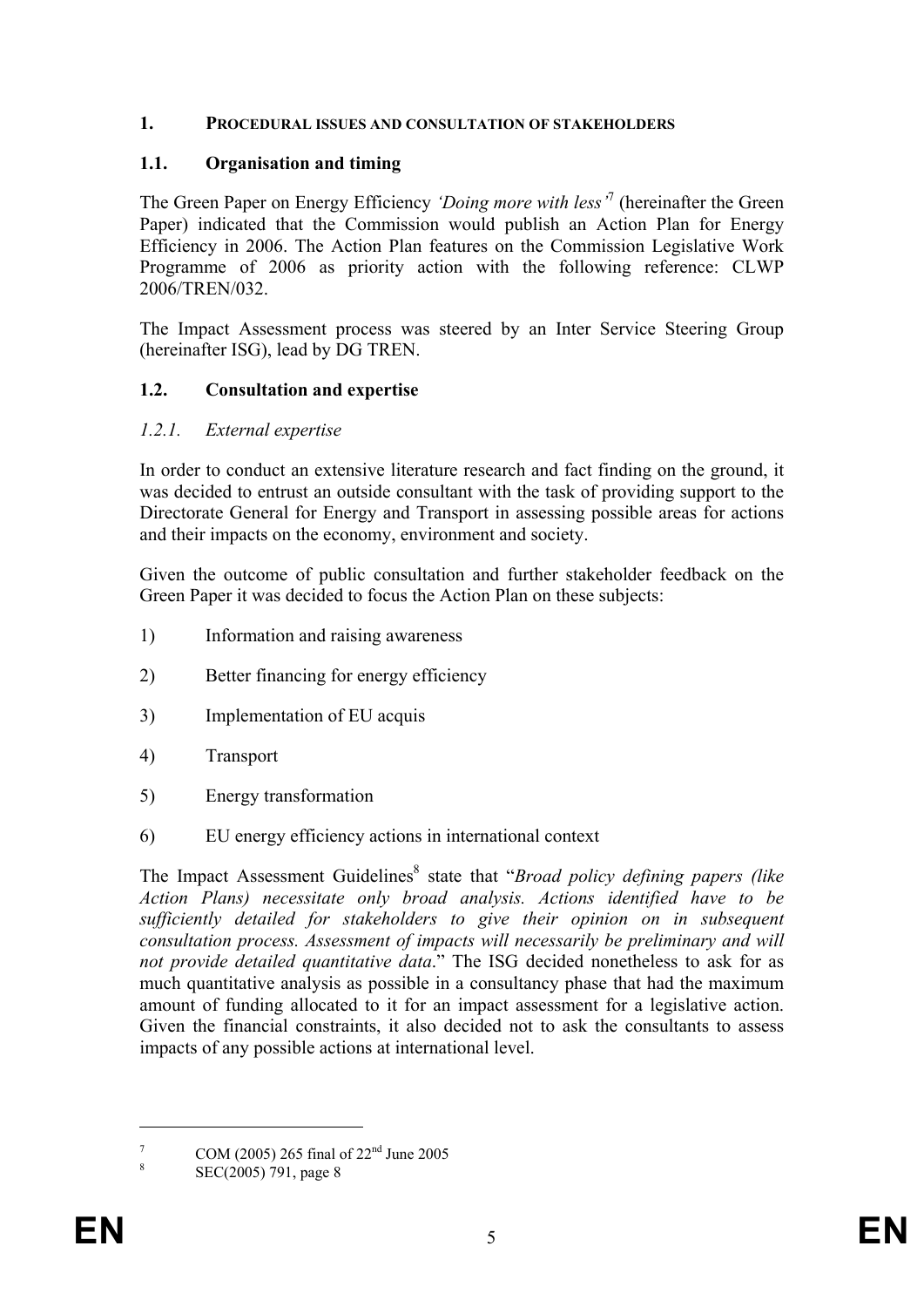The work of the consulting team<sup>9</sup> started on 2 May 2006. The final report<sup>10</sup> was discussed with the consultants on 11 July 2006 and was delivered on 14 July 2006.

## *1.2.2. Stakeholder consultation*

The Green Paper opened a public consultation period of nine months proposing 25 questions to all interested parties in order to evaluate their opinions regarding energy efficiency and the way forward on realising the cost effective energy savings potential.

The public consultation was concluded on 31 March 2006. 244 contributions came in from a variety of sectors of activity. Furthermore, the participation of the Commission in a large number of conferences and events in several Member States and numerous stakeholders' meetings extended the consultation circle<sup>11</sup>.

DG TREN carried out an exhaustive and objective analysis of the public consultation contributions. A methodology was developed which enabled a precise quantitative and qualitative evaluation of the opinions of the stakeholders, taking into account their significance and the sectors they represented.

On 29 May 2006, the Commission issued a staff working document, "Report on the analysis of the public Consultation of the Green Paper on Energy Efficiency"<sup>12</sup>, detailing the methodology and thoroughly summarising the findings of the analysis. At the Energy Council of 8 June 2006 the report was presented.

The main findings of the public consultation were:

- 1) A perceived lack of information citizens, industry and stakeholders in general are often not familiar with the instruments (technology and other policies) they can use to improve energy efficiency;
- 2) Respondents indicate that Member States need to go further on implementing and realising the full potential of current legislation. They need to also make full use of local and regional Energy Agencies and should also give a bigger significance to the role of small and medium sized enterprises;
- 3) A stronger use of fiscal policies is advocated in order to promote and accelerate market uptake of efficient technologies and products, improving efficiency and boosting economic competitiveness;

<u>.</u>

<sup>9</sup> Consisting of consultants from Atkins Global Ltd and ECN, Energy Research Centre of the 10 Netherlands.<br><sup>10</sup> Final Report on the Impact Assessment on the Future Action Plan for Energy Efficiency

<sup>(</sup>CLWP:  $2006/TER/N032$ ) Anyone interested in receiving a copy of this report can obtain one by writing an email to: tren-energy-efficiency@ec.europa.eu

<sup>&</sup>lt;sup>11</sup> Special reference is made to the Proceedings of the two Amsterdam Forums on Sustainable Energy where the Green Paper and the Action Plan to be were discussed in October 2005 and April 2006. For further information please consult :

http://www.senternovem.nl/amsterdamforum/<br>SEC (2006) 693 of 29.05.2006, to be found at http://ec.europa.eu/energy/efficiency/index\_en.htm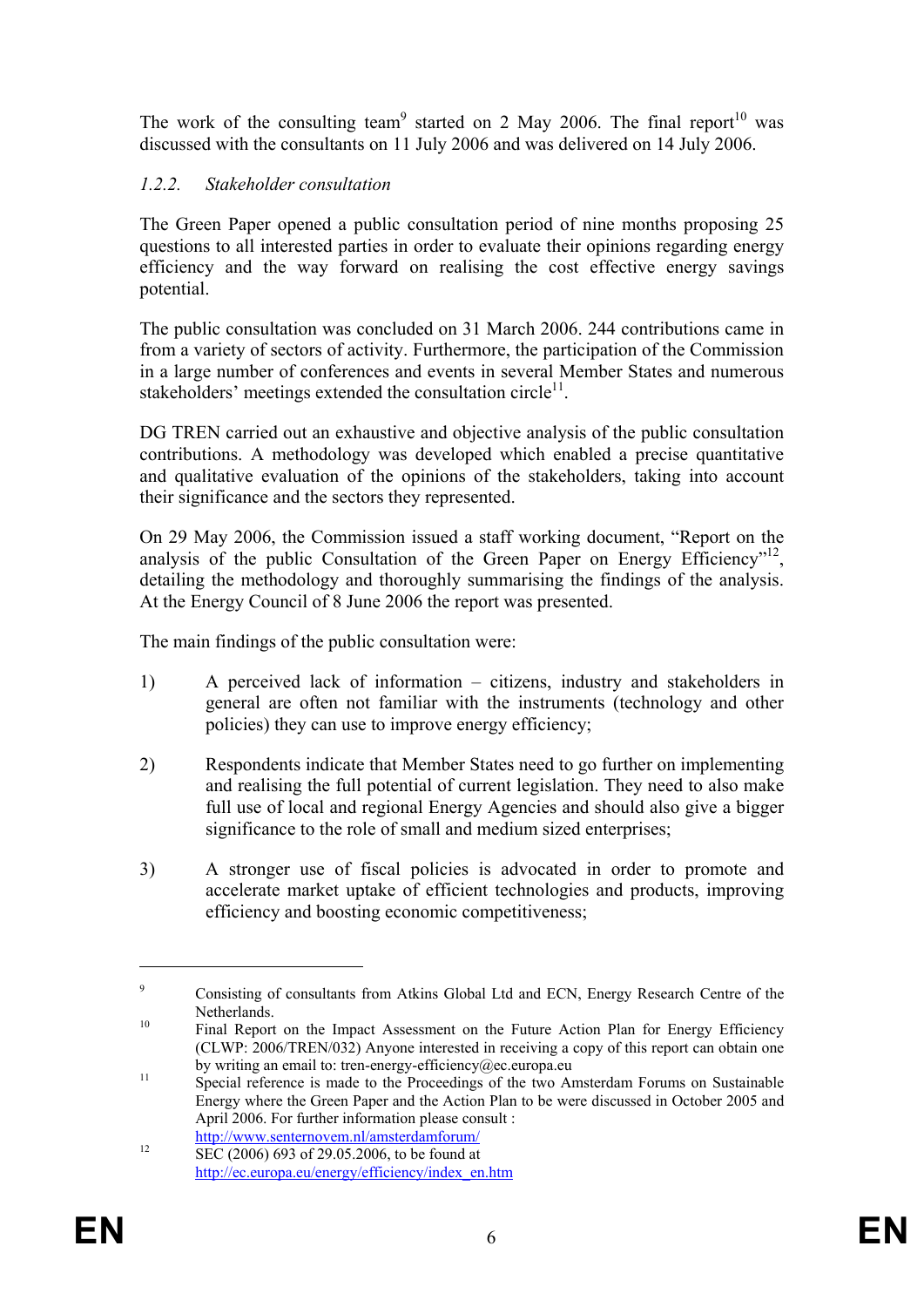From additional stakeholders' meetings and interviews conducted for the impact assessment, one strong additional finding was distilled:

4) Enforcement on the ground of EU and national legislation is frequently pointed out as a determining factor for the success of any (energy efficiency) legislation. Because of budget constraints, EU/national/regional/local authorities often have too little human and financial resources at their disposal to ensure this adequately.

As described above, the Commission organised a wide consultation and produced a thorough analysis of the results. The Green Paper was the first real possibility for those active in energy efficiency and interested sectors to voice their opinion via Your Voice in Europe.

## **2. PROBLEM DEFINITION**

On the basis of long standing experience with the development of energy efficiency in the European Union and studies on the subject, the Commission Green Paper identified the problems and the market, institutional and behavioural barriers that need to be overcome. The impact assessment process gave more supporting evidence and slightly different emphases in the problem definition and barriers identification than those identified in the Green Paper.

#### **2.1. Identification of problems and barriers hampering energy efficiency improvements**

- a. The European Union is missing out on major savings on its energy expenditure by not undertaking cost-effective energy efficiency measures. More vigorous action would enhance competitiveness of EU economy (Lisbon Strategy) and attenuate the effects of the upward pressure on energy prices for the EU economy.
- b. Lack of internalisation of external costs in current tariff and taxation structures further aggravated by the adverse effects of not fully competitive markets, leads to a situation where a strong incentive to use less energy or electricity is missing. Use of price caps for all or for certain categories of consumers (be it on electricity or gas prices or on fuel prices, for instance at gas stations) equally has an adverse effect on the effectiveness of the price signal and thus on the incentive to improve energy efficiency. In all cases they are a subsidy from government budgets (taxpayers' money) to certain customers. This benefits the companies supplying the price capped products, which in turn benefits the EU internal and external electricity and fuel suppliers. On top of that, such price caps do not stimulate more rational use of energy.
- c. Inevitable volatility of prices in a liberalizing market can be attenuated effectively by reducing demand. While policy geared towards the supply side is equally necessary, it will only start producing results when most cost effective energy efficiency measures, if pursued, have already made an impact. This awareness is lacking at all policy and decision makers' levels.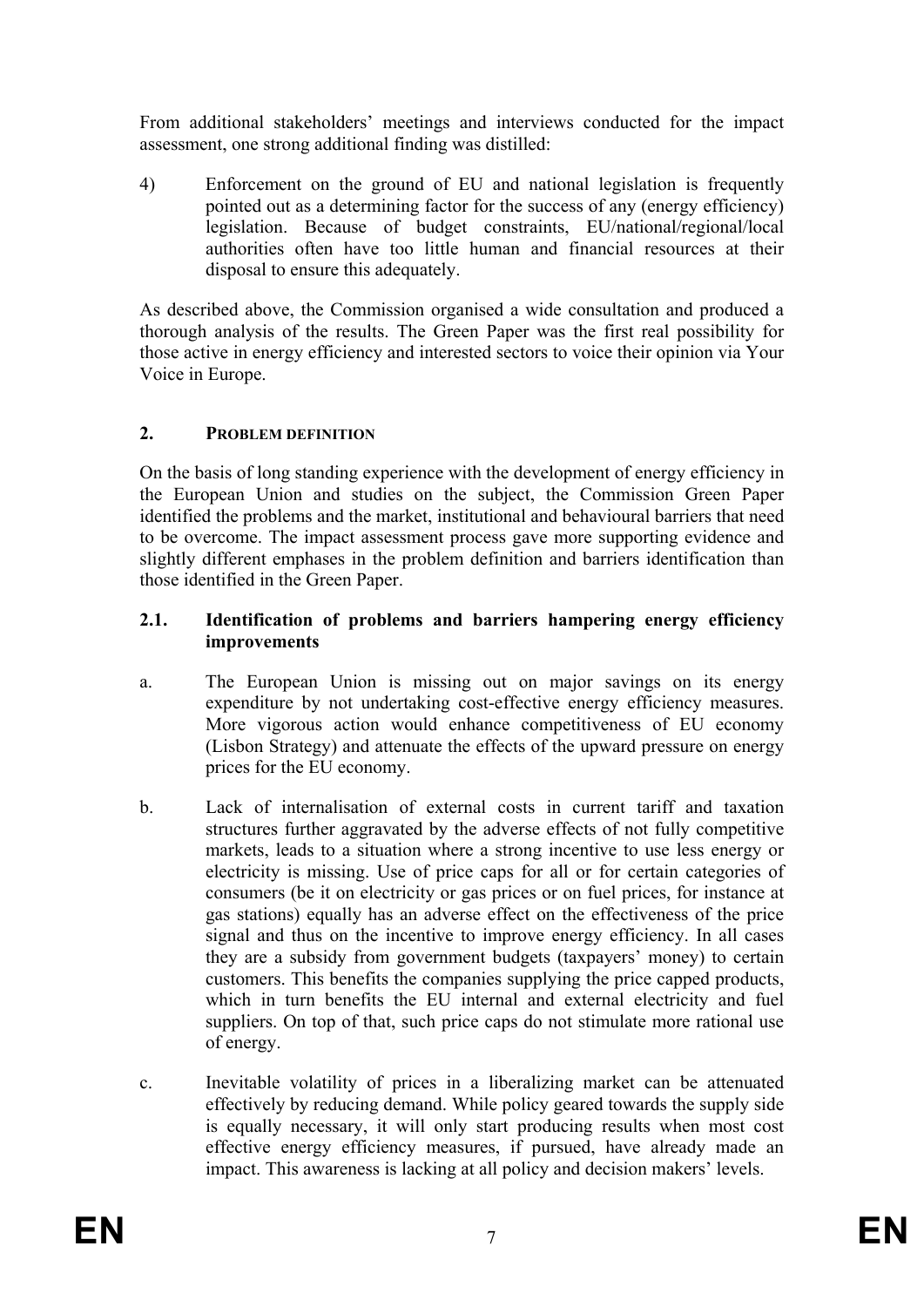- d. A vigorous policy pursuing energy efficiency at all relevant policy and decision making levels (EU, national, regional, local, industry and other endusers) will bring important benefits in terms of lowering costs of respecting the Kyoto Protocol and other environmental commitments. This vigorous policy is lacking, partly due to the fact that all decision makers need to be mobilised to develop an effective demand side policy, namely all users of energy, from the energy transformation sector down to the car user/television watcher. On the supply side, action can be more quickly decided as relatively few players are needed to reach investment decisions. On the demand side there is a need for mobilising a large amount of decision makers at the appropriate level.
- e. Energy efficiency technologies and services are relatively well developed in the EU. These sectors of the economy would benefit from a real EU push, also in terms of exporting technology to regions with less developed energy services. Research, development and innovation are central to economic development; this would also create more and better jobs in the EU.
- f. Divergence of interests some peoples' short term gains can be other peoples' long term losses (interpretation of shareholders' value, and the split incentive (owner – tenant) issue, for instance pose barriers to taking up the cost effective potential.
- g. The income effect (higher income leading to higher energy and electricity consumption) and the rebound effect (energy efficiency gains at same or higher income leading to purchase of products with more options and features and higher energy consumption than the replaced products) lead to higher energy consumption and equally to an increasing mobility and fuel use by different transport modes.
- h. Lack of enforcement capabilities at all policy making levels<sup>13</sup>, which aggravates the lack of ambition in implementing EU/nationally/regionally or locally decided energy efficiency measures,
- i. Financial obstacles, such as a lack of longer term vision on the side of decision makers; insufficient development of the energy services sector; lack of knowledge of existing financing possibilities, plethora of dispersed subsidy schemes at different levels, making it difficult for smaller companies and consumers to assess the financial support possibilities; stop and go subsidy approaches; lack of knowledge about the energy efficiency sector at financial institutions; small scale of some energy efficiency project. A strong perception that tax and other financial incentive instruments are used in a way that does not necessarily promote energy efficiency at EU and at national level, for instance the level at which levies to promote energy efficiency improving measures such as some distributed generation and offgrid generation technologies are imposed, the use of the EU Environmental State Aid Guidelines. The latter are currently undergoing revision

<u>.</u>

<sup>&</sup>lt;sup>13</sup> A preliminary, yet conservative estimate for the Commission services alone would be a requirement of additional staff of 20 officials if a success is to be made of the Action Plan.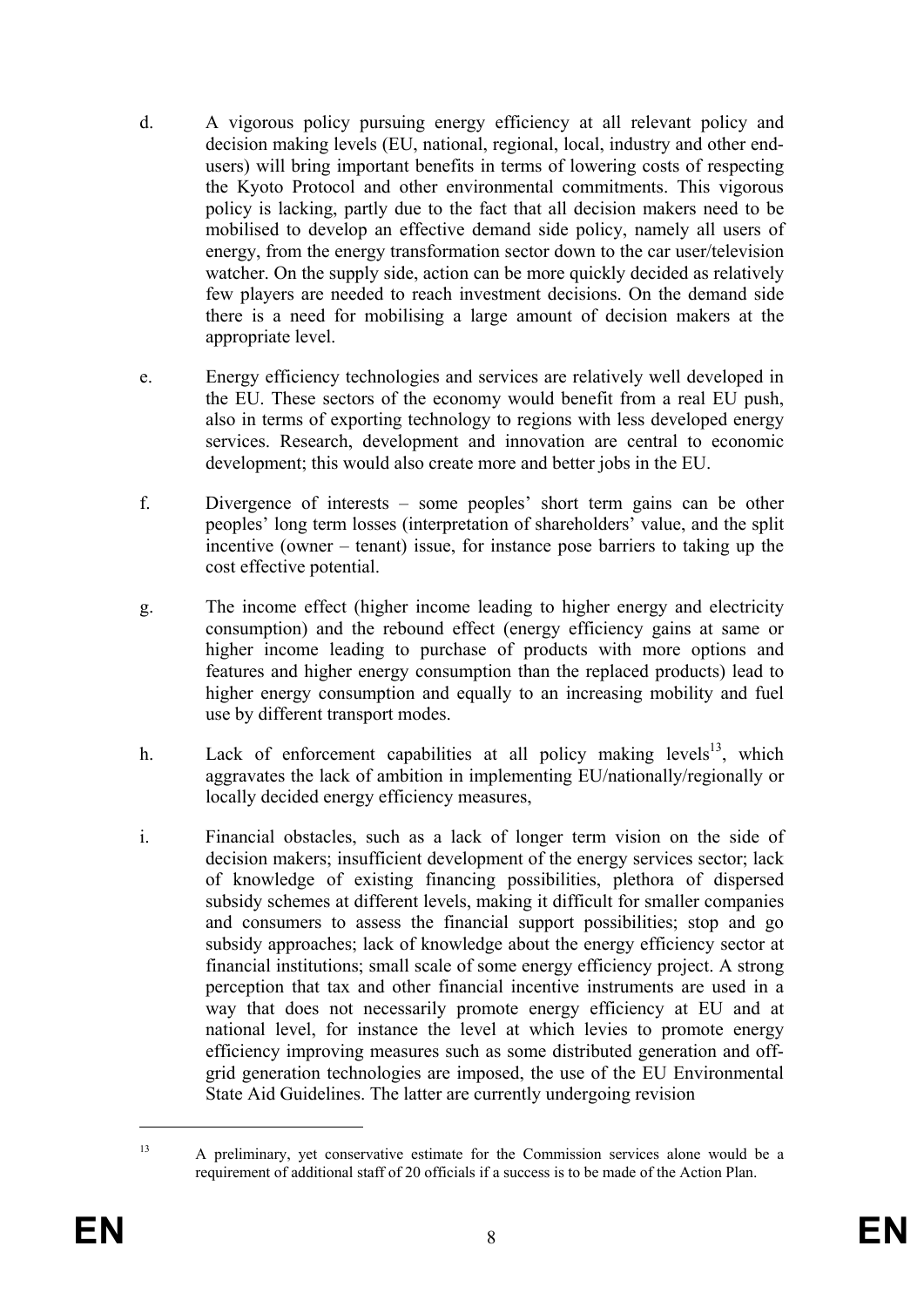- j. Lock-in effect of investment decisions made now or in the past, which do not increase energy efficiency, but hamper market transformation towards more rational energy use for a considerable amount of time.
- k. The import dependence of the EU is set to grow significantly; this impacts directly on the EU's security of supply position. Energy efficiency improvements will serve to reduce this sharp increase in import dependence. In fact when looking at a relatively short time horizon (i.e. 2020) improved energy efficiency is the most cost effective measure available to reduce this dependency significantly. This is not used sufficiently.
- l. Growing global energy use creates an upward pressure on energy.
- m. More than a third of the world's population has poor access to primary energy sources (mostly biomass (wood, dung)) and have little or no access to electricity. Not taking up cost effective measures and using our efficient technologies world wide perpetuate the global wealth distribution problems. Economic development without access to energy is impossible; the EU should contribute to achieving this global objective<sup>14</sup>.
- n. In fact, the claims that our industry is in the lead on energy efficiency technologies and renewable energy, is true at least for some sectors at this point in time. Due to investment and policy decisions made in other parts of the world right now (for instance in China on housing standards, in some American and Asian industries on energy efficiency standards for products), this competitive advantage is already eroding.

These problems, which come down to the underused potential of energy efficiency is detrimental to EU growth and competitiveness, to its energy security and to reaching the EU and global goal of a sustainable energy future.

# **2.2. Subsidiarity test**

All policy and decisions makers can address the fact that not enough cost effective energy efficiency measures are taken. The lack of concerted action from other levels of policy and decision making justify EU action on internal market and environmental grounds. Articles 95 (internal market) and 75 (environment) of the EC Treaty have previously been used in EU regulatory measures aiming at an improvement of energy efficiency.

However, not all of the answers can be given at EU level. The Impact Assessment points out that various policy actions at EU, national, regional, local level and by decision makers are necessary; each have their role to play in realising the potential. It is essential that all these actors are actively involved.

1

<sup>&</sup>lt;sup>14</sup> The global effect of energy efficiency improvements due to technological and regulatory development in the EU has not been estimated, but is significant. EU industry can try to protect its intellectual property rights, which is becoming increasingly hard as our competitors are quickly catching up, but it should even more continue to innovate to maintain the competitive advantage and keep setting the standards (in certain areas) that the wider global community aspires to.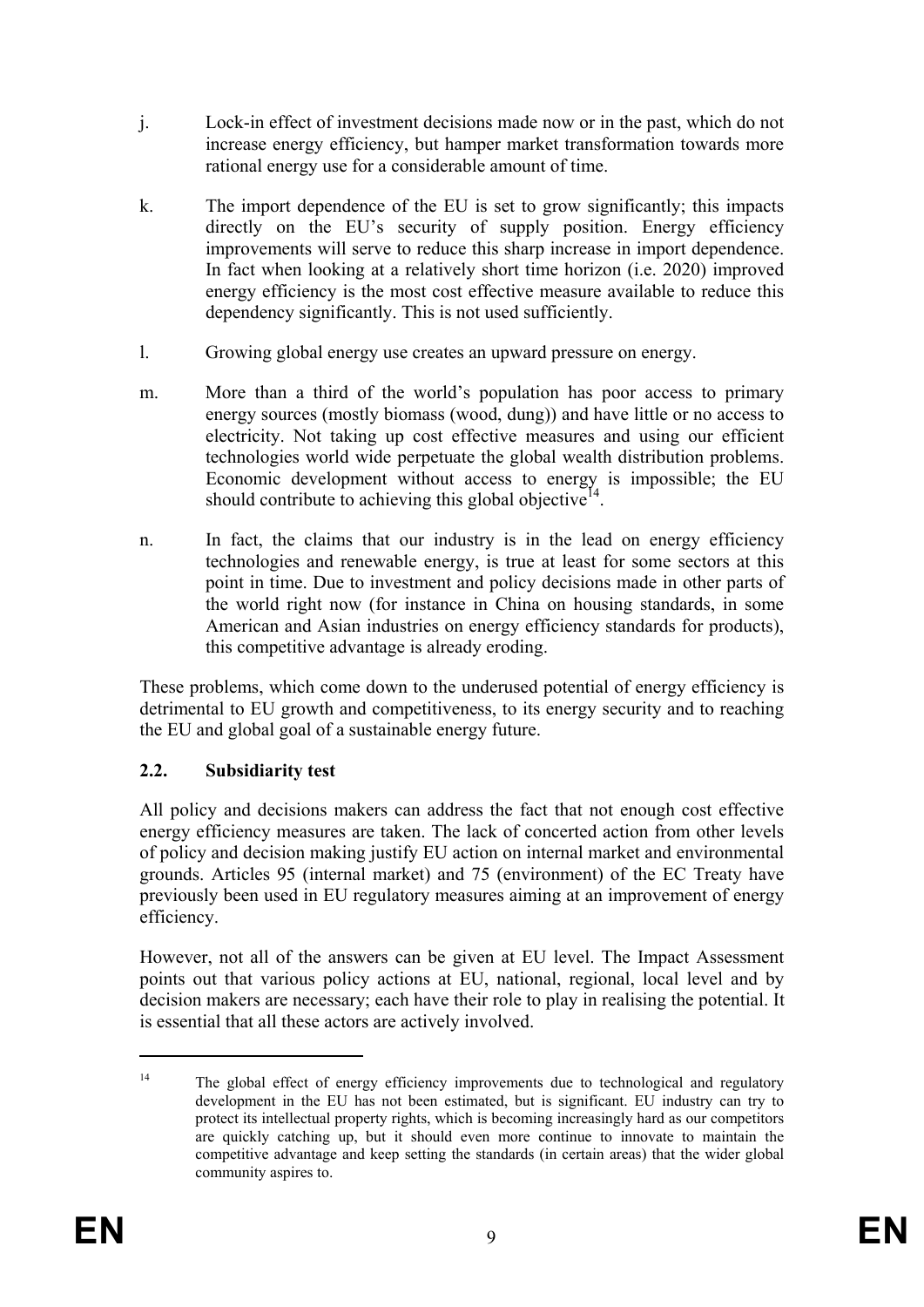Many of the actions need a mobilisation effort, or a push from the EU level, either by regulatory action, by concluding voluntary agreements with different sectors or by exchanging good practices to empower the different levels of policy and decision makers to make a step change in their approach to energy efficiency.

## **3. OBJECTIVES**

Most of the objectives pursued can be deduced from the problem definition defined above. This was stressed again in the recent Green Paper on Energy 'A European Strategy for Sustainable, Competitive and Secure Energy<sup>15</sup> of 8 March 2006 (hereinafter the Green Paper on Energy), which reiterated the importance of energy efficiency for the overall objectives of the EU.

The Staff Working Document accompanying the Green Paper on Energy states for instance that an energy efficiency policy stabilising electricity demand over the next 15 to 25 years would greatly enhance the chances of moderate rather than excessive electricity prices. The higher the increase in demand, the more difficult it is likely to be to realise the appropriate investments.<sup>16</sup> In addition, improving energy efficiency and thus stabilising or reducing the growth of electricity demand, could allow for less financial support to electricity from renewable energy sources.

The Presidency Conclusions of the Spring European Council of 23/24 March 2006<sup>17</sup> embraced the analysis of the Green Paper on Energy noting that energy policy has to satisfy the demands of many policy areas.

Further, the Presidency Conclusions state that 'strengthening the EU leadership by adopting an ambitious and realistic Action Plan for Energy Efficiency, bearing in mind the EU energy savings potential of 20% by 2020, as estimated by the Commission, and taking into account measures already implemented by Member States'.

In this respect it is important to mention that the High Level Group on Competitiveness, Energy and the Environment, created at the start of 2006, endorsed the 20% savings potential explicitly in the firs report it adopted during its meeting of the 2nd of June 2006. It states: "A list of priorities for energy efficiency measures contributing to the EU energy saving target of 20 per cent by 2020, according to the relative importance of the energy savings and the duration of the payback periods, should be established at EU level<sup> $18$ </sup>

1

<sup>15</sup> http://europa.eu.int/comm/energy/green-paper-energy/index\_en.htm

 $^{16}$  SEC(2006)317/2, page 31

<sup>17</sup> Part two of the Conclusions Energy Policy for Europe and Annex III containing the indicative list of actions where action on the demand side, especially on transport and housing are the second action mentioned to alleviate the risk of any supply disruptions. Full text can be found at: http://www.consilium.europa.eu/ueDocs/cms\_Data/docs/pressData/en/ec/89013.pdf<br>
<sup>18</sup> http://ec.europa.eu/enterprise/environment/hlg/doc\_06/first\_report\_02\_06\_06.pdf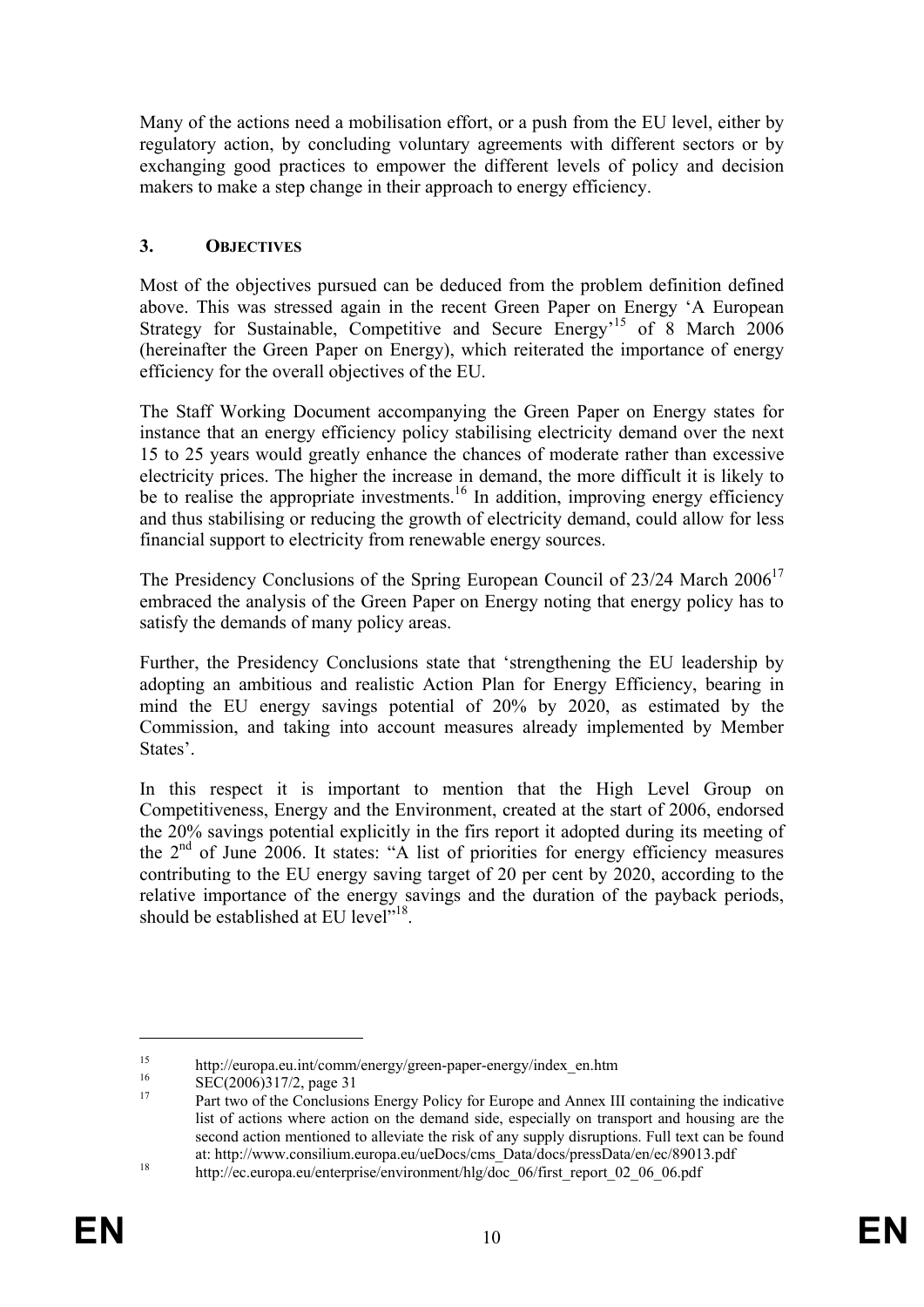The objective can be summarised in very simple terms: enabling all actors to realise much more of the costs effective energy savings potential by 2020, i.e. to achieve energy savings of 20% of the baseline assumption for  $2020^{19}$ .

# **4. POLICY OPTIONS**

The following description of policy options gives an overview of the options that all policy making levels have at their disposal. The full extent of the availability of the option does of course depend on the policy level. EU level can take regulatory action, but only national, regional and local level can make a success of such action, depending on national and local circumstances. Apart from the first considered action, all policy options will have to be used to some extent as they complement each other and reinforce the energy savings potential of the individual actions considerably.

## **4.1. No additional action**

This is the scenario, also called the 'Business As Usual (BAU)' scenario as used in the PRIMES model, underlying the Green Paper assessment. The Green Paper notes that the energy efficiency improvement in the EU had come down from 1.4% a year in the early 90ies to some 0.5% in the beginning of this century (2003). Different reasons exist for this poorer performance, like:

- a rather drastic decrease of energy and electricity prices in that period due to different factors.
- the income effect, and
- the rebound effect.

In 2005 the so called 'autonomous' energy efficiency improvement<sup>20</sup> had increased to 0.7%, due mainly to the effect of higher oil prices, especially impacting on demand in the transport sector.

The Green Paper analysis and the impact assessment, based on the Primes model used until May 2006, show that doing nothing extra may realise, at current price levels of around \$70 a barrel, a part of the cost-effective potential, comparable to an increase of the autonomous annual improvement from 0.7% in 2005 to 0.8-0.9% by 2020. However, sustained higher prices may also lead to investment and policy decisions favouring seemingly more easy measures oriented on the supply side where far fewer actors are involved in policy and investment decisions.

Doing nothing extra will maybe realise a further 0.1 or 0.2% annual improvement due to higher oil prices, but will certainly fail to realise the remaining possible cost effective savings.

<u>.</u>

<sup>&</sup>lt;sup>19</sup> The consultants examine the 20% potential stated in the Green Paper in detail and the studies underlying this potential. Their conclusion is that the 20% is achievable, but requires efforts. They equally conclude that the study by the Wuppertal Institute 'The mid-term potential for demand side energy efficiency in the EU' is the most consistent with the PRIMES scenario.<br>Mainly due to structural change in the economy.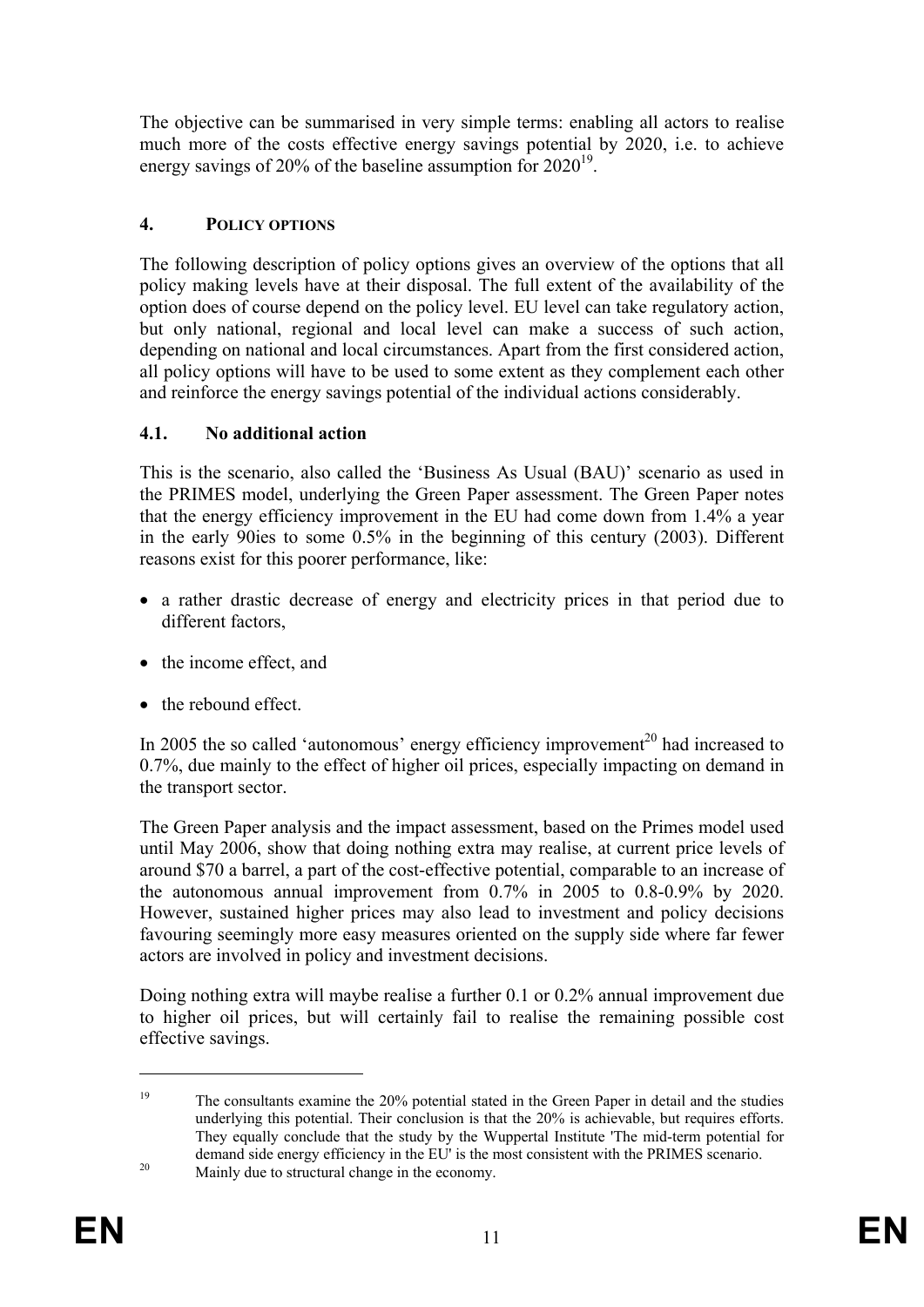# **4.2. Public sector leadership**

All decision makers expect policy makers to set the framework in which they can make rational choices. If in addition, policy makers were to lead by example, the impact of their regulatory decisions would carry more authority and would contribute significantly to market transformation. This has already been the case for some important policy and investment decisions in other parts of the world.

The EU has taken a leading position on energy efficiency legislation in certain areas. The rate of implementation is, however, not satisfactory. Other EU leading initiatives include actions by several local, regional and national public authorities like Stockholm, Berlin, Copenhagen, Madrid and London city, Denmark central government, who are seen to lead by example and have convinced their constituents that the approach proposed, even when contentious in the beginning, is a reasonable one.

The EU institutions should also adopt a leadership role, for instance in their own public procurement decisions and in their decisions affecting the building stock they occupy.

# **4.3. Voluntary agreements**

Voluntary agreements can take different forms; most of them are between policy makers and industry, for instance. These voluntary agreements would almost always need to be backed up by performance indicators and exchanges of good practice. Examples include:

- Voluntary agreements with industry on energy efficiency improvements or emission limits;
- Voluntary agreements with industry, in exchange for abstention of regulatory intervention;
- Voluntary agreements with industry, backed up by financial incentives or other incentives (recognition for instance);
- With other decision makers final consumers for instance. The realisation of any expected behavioural change would need to be backed up by incentives, for instance in the form of rebates in shops.

# **4.4. Market based instruments**

Market based instruments are interpreted as instruments that facilitate the functioning of the market towards a situation in which especially the current ineffectiveness of the price signal on the energy market can be to some extent alleviated. They work via price signals towards alleviating market failures, while leaving economic actors the freedom to decide. Examples include:

– Taxes, charges and tradable permits (at EU level in particular in the form of the Energy Tax Directive, EU Emission Trading Scheme and the Directive 99/62/EC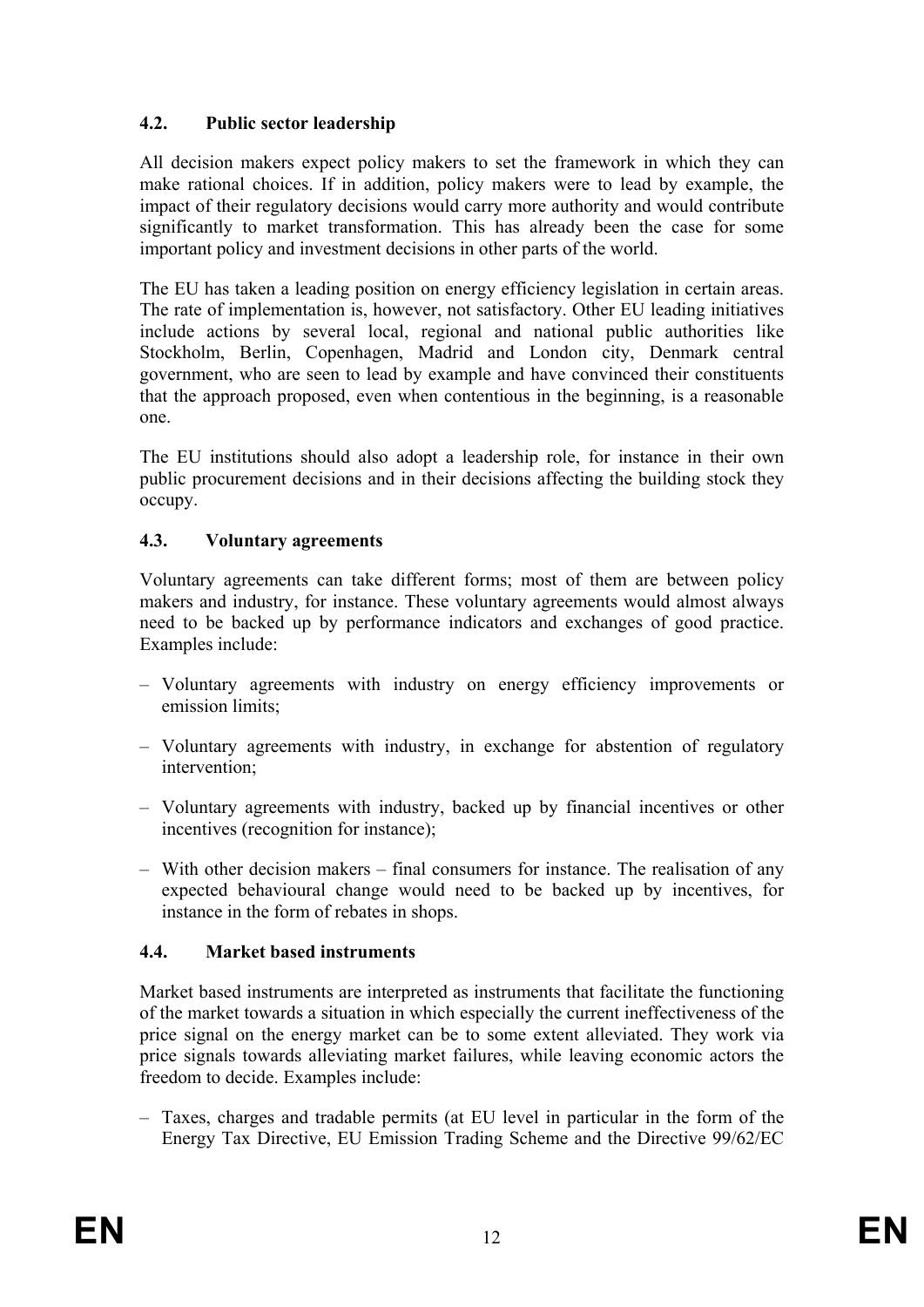as modified by Directive 2006/38/EC setting common rules on road user charges for heavy good vehicles)

- White certificates at EU level, either through a regulatory or a voluntary approach. This option does imply that the market for white certificates or energy savings obligations needs to be created first and that care should be taken that there are no risks of distortion of the market from the outset. Member States would be given the required freedom to choose the option that suits their national circumstances best;
- Removal of tax reductions for (certain categories) of consumers and of regulated prices and tariffs.

The current high energy prices set new challenges for the use of these instruments and requires, e.g. smart meters to let the price signal work in times of peak demand and to avoid excessive price volatility both upwards and downwards

#### **4.5. Regulatory measures at EU/national/regional/local level**

Regulatory measures at all levels of public authority are necessary to some extent to realise the cost effective potential. Among the possibilities can be cited:

- Amending existing EU or national regulatory measure to realise more of the cost effective potential, for instance the potential in the buildings sector as pursued in the Energy Performance of Buildings Directive, in the appliances sector as pursued by the Eco-design Directive, in financing possibilities, in the promotion of energy efficiency improvements in the energy transformation and the transport sector.
- EU/Member States to oblige energy regulators and electricity regulators in particular, that the promotion of a sustainable energy system is their core objective. They should be induced to look beyond price cap regulation towards incentive based regulation. This could be done through EU regulatory measures. They should consider peak shaving, metering and facilitation of decentralised and offgrid power generation with as much priority as improvement of transmission and distribution systems. Average losses on EU grids are among the lowest in the world. However, especially in some Member States where losses are higher than the average in the EU through lack of investment in distribution grids, a push towards more investment in some pieces of infrastructure is warranted.
- EU or Member States could oblige regulators to pursue improvements in transmission and distribution grids, where warranted by cost effectiveness considerations. Some investments, especially in transmission infrastructure, do not necessarily further overall cost effectiveness at EU grid level, as these depend on the promoters' interests and on the implications of derogations granted from the traditional regulatory regime at EU and national level. Research into the improvement of existing technologies and identifying new technologies to reduce losses and increase reliability are very important in increasing the energy efficiency of the grids.
- Voluntary agreements with industry, as exchange for abstention of regulatory intervention, with a clause added that in absence of reaching the agreed commitment a more stringent approach will come into force immediately.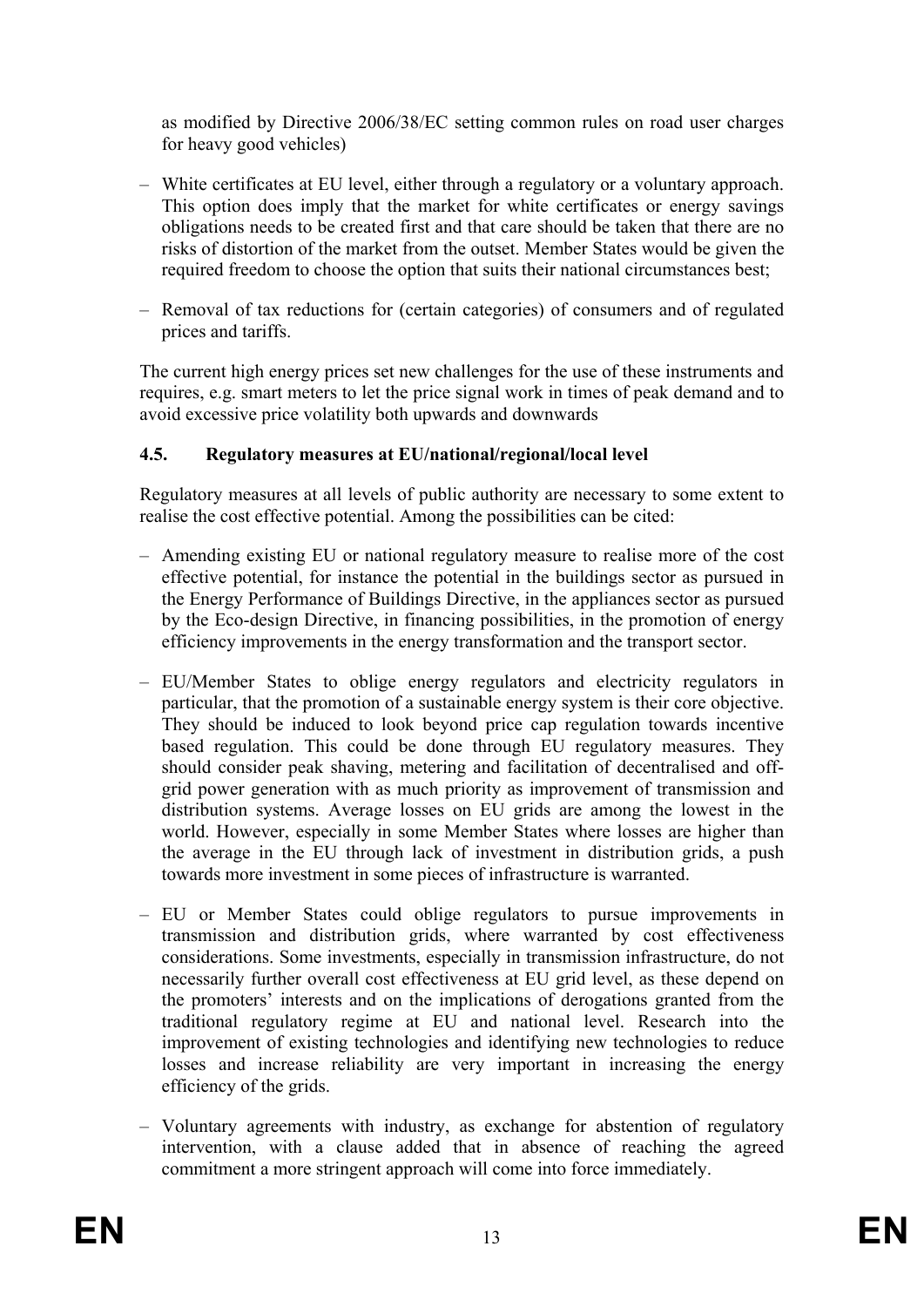– New EU regulatory measures could be proposed, if insufficient progress is demonstrated on the existing regulatory measures and it is demonstrated that the EU is not taking up the cost effective options available, which in turn hamper EU economic growth.

## **4.6. Financing options**

A large range of financing options can be used to further energy efficiency improvements, among which are cited:

- Adherence to the polluter pays principle (or internalisation of external costs) throughout the energy system through financial support systems or taxation measures, as long as external costs are not fully internalised.
- Innovative financing solutions, such as clearing house financing, Energy Performance Contracting, financing of upfront investments in increased energy efficiency by Energy Service Companies (ESCO's). Especially important for public authorities, small and medium sized enterprises. This could be extended to private home owners considering renovation work at home: a contract with an ESCO that will be responsible for overseeing the whole renovation process, and coordinate all subcontractors. This will take a large part of the stress out of renovation, and will make doing all renovation works at once a more attractive proposition.
- Member States should give the regional and local authorities to which they entrust (a part of) the enforcement on the ground of EU or national regulatory measures the necessary financial and human resources to carry this out in an effective manner.
- Public procurement has a strong effect on market transformation, especially when these public procurement decisions are taken at several levels of authority.
- Streamlining of subsidies, or 'one stop subsidy shops' for SME's and private citizens.
- Impose levies there where they will work towards energy efficiency improvements.
- Visible rebates on appliances in shops to accelerate market transformation to be received when the old product is returned.
- More efficient use of taxation, which ensures that taxpayers' contributions are not used in a way which is counterproductive to the furthering of cost effective energy efficiency.
- Revision of Environmental State Aid guidelines to support energy efficiency.

#### **4.7. Information, training, education activities**

Actions to raise awareness on possibilities to save energy are legion. The following are among the possibilities: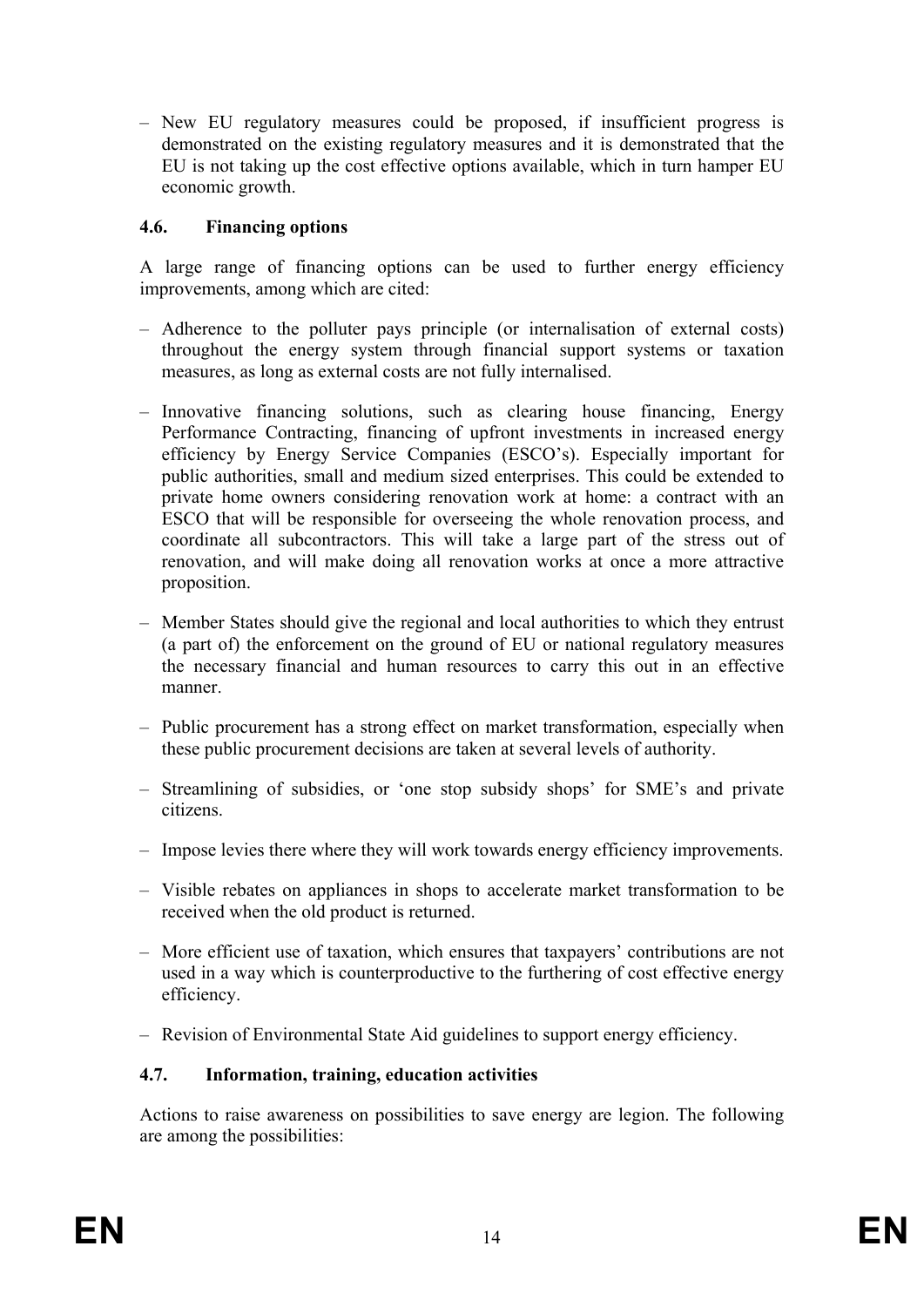- School education, introducing awareness about energy use in curricula.
- Improvement of information on the current labels (inclusion of running costs) and extension of current labelling framework.
- EU Handbook on good practices in energy efficiency improvement at all policy and decision makers' levels to exchange information with EU stamp of approval.
- Training of sales personnel, of installers.
- A EU portal for energy efficiency linking to EU/national/regional/local websites providing good information on energy efficiency initiatives. EU role would be to provide portal, not to check the quality of the websites put forward by national/regional/local authorities.
- Regional and local authority involvement should be more strongly developed in spreading best practices and promoting energy efficiency options close to the citizens, through the existing network of energy agencies, through educational or other information activities.
- Inclusion of energy efficiency in relevant parts of vocational training, especially given the current shortages in skilled personnel.

# **4.8. Conclusion on policy options**

All the policy options that have been retained for further analysis complement each other to some extent. It is clear that for such a wide ranging Action Plan, not one single option can be chosen as the best policy option. The EU cannot rely on EU regulatory measures alone, since mobilisation of all actors is sought. The EU cannot rely on purely voluntary agreements alone, as their track record is patchy. On nearly every single action a mix of policy options is required. Incentives, be they financial or more in the form of raising awareness and exchange of best practices are important complementary policies. This approach has guided the further analysis of the options that are discussed below.

# **5. ANALYSIS OF IMPACTS**

In line with the Impact Assessment Guidelines this impact assessment has been based on a broad analysis. However, the impact assessment process has brought forward as much quantitative analysis as possible considering the limitations in time and funding.

A multi criteria analysis has been carried out for this impact assessment. Multi-criteria analysis (MCA) establishes preferences between options by reference to an explicit set of objectives identified by the decision making body.

The options and their implications and the fact that energy efficiency impacts on many areas led the ISG to decide on the following 24 criteria to be used:

Security of supply, competitiveness, trade and investment flows, innovation and research, cost effectiveness, employment and labour markets, market barriers, macro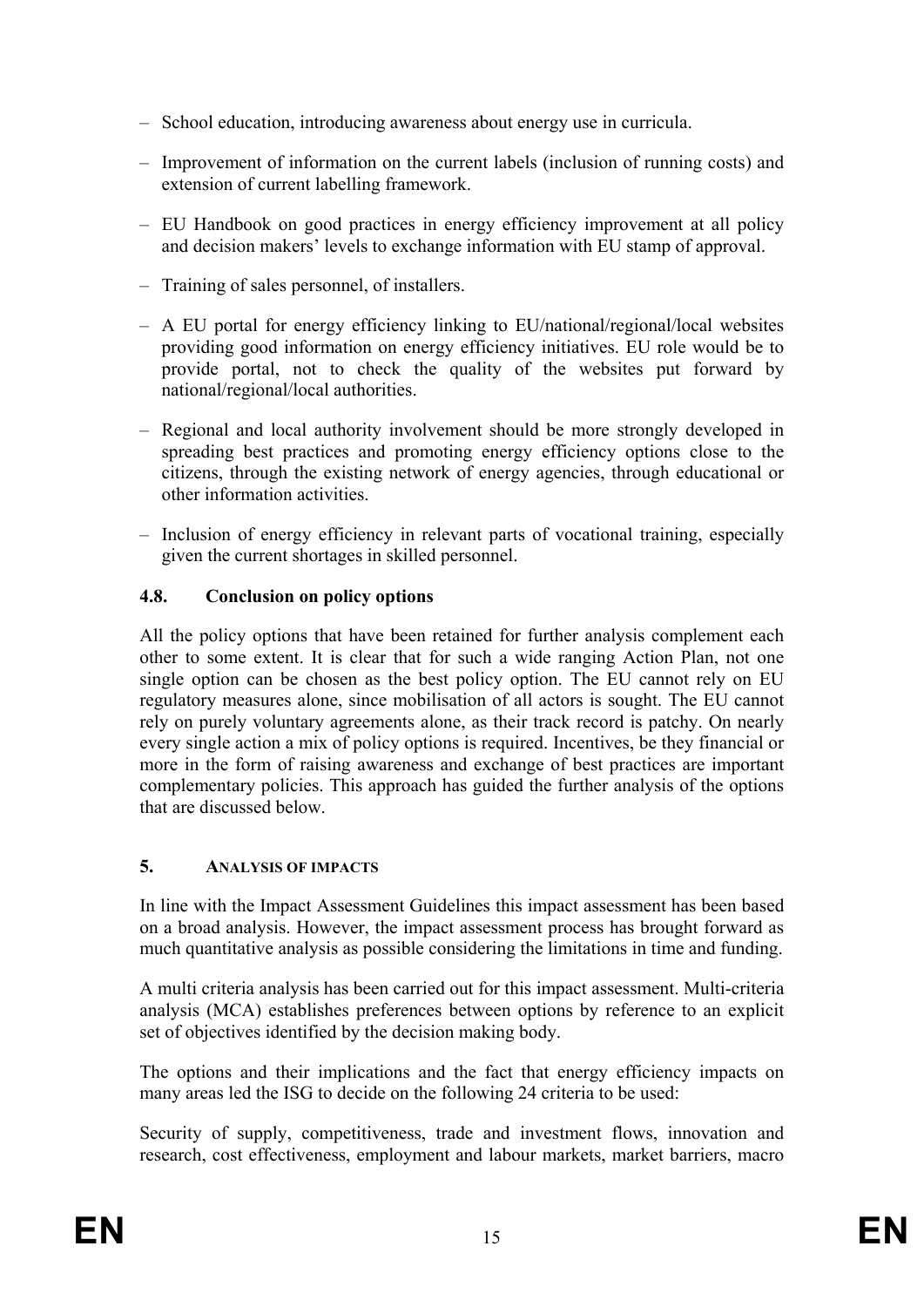economic environment, operating costs and conduct of business, competition in the internal market, government budget, air quality, climate, social inclusion and protection of particular groups, governance participation, good administration, access to justice, media and ethics, administrative costs on business, consumers and households, specific regions or sectors, mobility and the use of energy, public authorities, short time for effect, persistence, monitoring and verification.

#### **5.1. Selection of actions for consideration**

- I. 160 actions chosen for a quick feasibility and impact check in a first phase.
- II. 54 actions were chosen for further assessment on the basis of the non weighted multi criteria approach.
- III. 18 priority actions appeared as the ones with the highest likely impact in terms of energy savings; these were assessed against all 24 criteria and against the following 5 major determining criteria which were decided on in the ISG meeting of 28 June 2006:
	- Security of supply / Quantified Energy savings in Mtoe
	- Cost effectiveness
	- Impact on harmful emissions (climate change mitigation)<sup>21</sup>
	- Administrative costs on businesses
	- Persistence short term (2007-2012) vs 'long' term (2020) effect

In the Action Plan the Commission made the political assessment of the actions considered to be politically unfeasible due to political or social acceptance problems. This impact assessment report is a reflection of the work carried out throughout the impact assessment process.

# **5.2. Methodology used for energy savings estimations**

Energy savings are expressed in Mtoe of primary energy consumption. For savings on electricity an average conversion efficiency of 40% (multiplication factor of 2.5) has been applied.

The energy savings resulting from the proposed and considered actions are the extra savings with respect to the recent BAU-scenario of the PRIMES modelers for 2005-  $2030^{22}$ 

1

<sup>&</sup>lt;sup>21</sup> Climate change mitigation has a strong relationship to savings of Mtoe, this is therefore not

specified under Chapter 6<br>The main assumptions underlying the PRIMES BAU scenario are GDP-growth of 2.0% per year and oil prices that decrease from  $54\frac{6}{2000}$  bbl in 2005 to  $48\frac{6}{2000}$  bbl in 2020, stable coal prices and 20% higher gas prices. Total primary energy consumption increases from 1740 to 1885 Mtoe in 2020 and total electricity consumption increases from about 3180 in 2005 to 4000 TWh in 2020.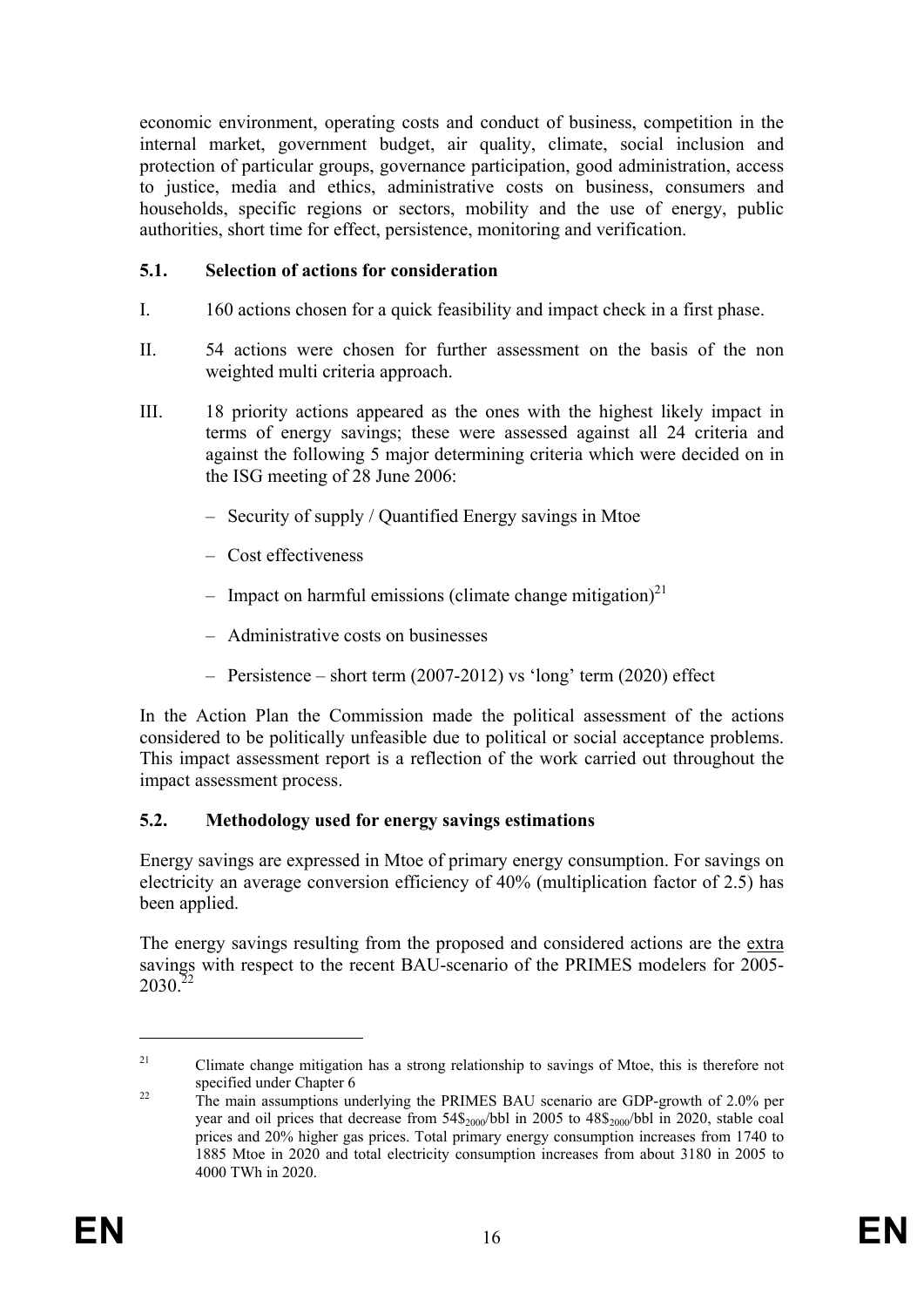The estimation of energy savings per action start with the technical potential, i.e. the ultimate savings if all existing energy systems (or energetic behavior) of energy users were replaced at once by a more energy efficient version. In reality it is not possible to fully realize this potential in 2020, due to physical and societal restrictions as shown below.



**Figure 5.1: From technical savings potential to policy savings per action** 

The policy induced savings that can be realized are dependent on a number of other factors. Cost-effectiveness can be defined as the pay-back time that is usually applied by users, depending on the user or investor this can vary from 1, 2, 3, 5 to 8 years.

However, it is also possible to apply a lifecycle cost approach where energy (cost) savings during the life time are compared with the initial investment in more efficient systems. This suggests that the pay-back time of the investment can be equal to the technical lifetime of the saving measure. This is an extended definition of cost effectiveness. In this impact assessment a compromise between the two has been used to estimate the energy savings.

Implementation barriers regard lack of knowledge on saving options, lack of incentive to choose the more efficient system, etc. Only in the case of respect of standards or other stringent obligations full implementation can be assumed. Other restrictions regard the split-incentive issue for landlords and tenant, lack of space, lack of financing, etc. Due to these restrictions part of the saving potential will not be realized.

Overlap between various actions is considered in Chapter 6.3 and regards interaction between the saving effects of actions. Some actions and policy options also have a reinforcing effect. An example of the first mentioned issue is that electricity savings will save less primary fuels when the conversion efficiency of power plants increases. An example of the second issue is the (extension of the) EPBD-directive on standards and certificates for buildings that will overlap with the effect of a white certificate scheme that focuses on buildings too. An example of reinforcement is school education and public sector leadership accelerating market transformation.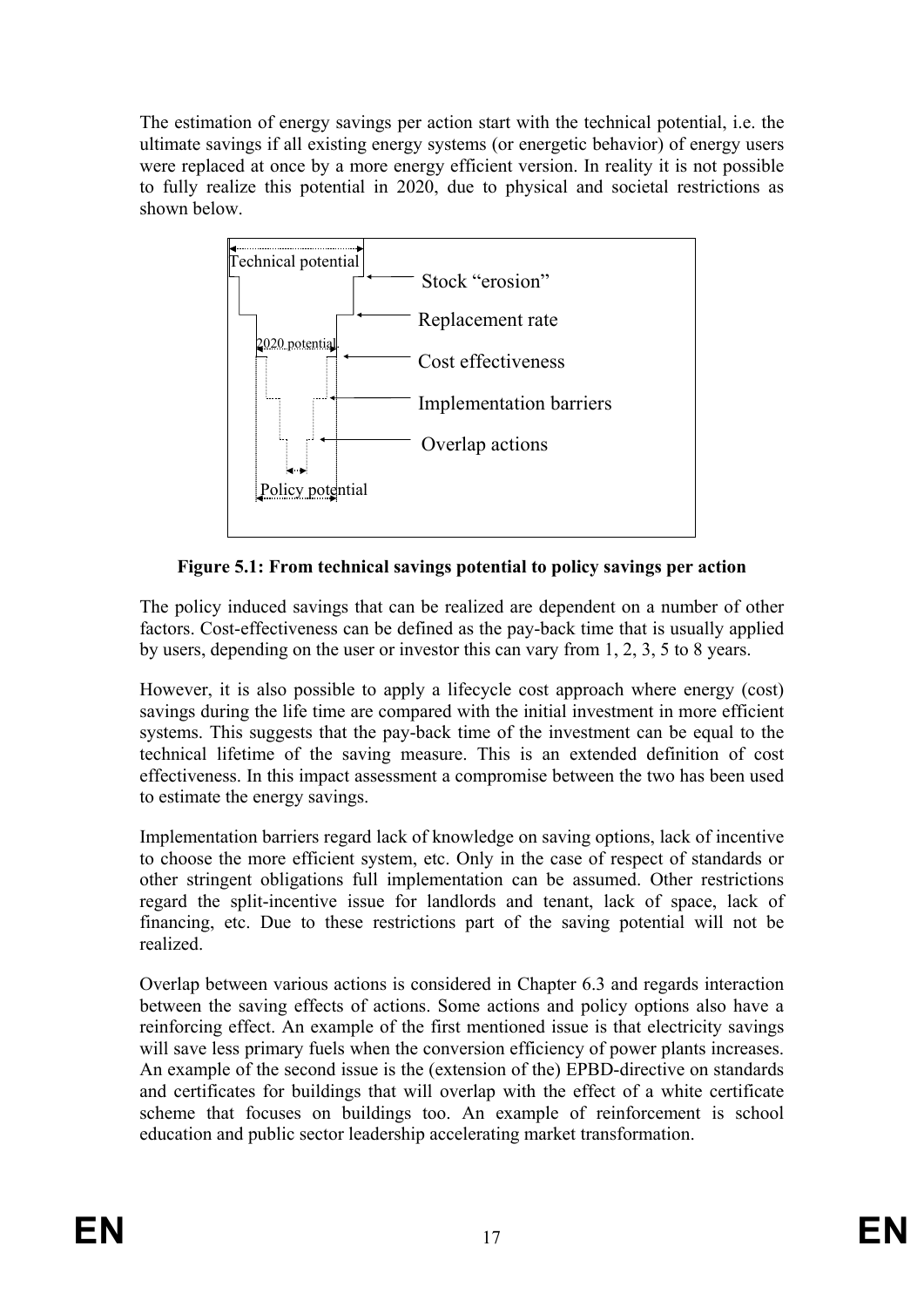The overlap and reinforcement factors can be influenced by EU-policy or national policy measures. E.g. financial support can increase the cost-effectiveness for the energy users. Labels can overcome the information deficit for consumers wanting to buy efficient appliances. However, it is not clear at this moment what national savings policy will look like, as national action plans under the Energy Services Directive have still to be formulated.

Due to these uncertainties it is not possible to provide a point estimate of savings to be realized with each action. It is only possible to give a margin or a maximum that implicitly assumes full implementation of EU-policy measures in combination with all needed supporting policy measures of all policy and decision makers. The assessment does not estimate the additional savings that can be realized when different policy options reinforce each other. For this reason, it would seem that only subtraction of potential is the result, this would be the wrong interpretation of the impact assessment process.

# **5.3. Approach to scoring and assessing of the options**

A relatively simple seven point scoring scheme was adopted as shown by Table 5.1 for this assessment. The low definition of this scoring protocol reflects the 'broadbrush' approach of this assessment and readers should not assume that a score of  $+3$  is three times more beneficial than a score of  $+1$ .

Each option is supported by a reference sheet – see summary in Chapter  $6$  comprising the detail of the policy action, the estimated energy savings and then the criterion assessment for each action and the scoring narrative leading to a score.

All supporting sheets and reference material for the assessment of the 18 options selected are provided in the Final Report. For the 54 options screened the supporting information is equally provided in the Final Report.

A standard feature of multi-criteria analysis is the performance matrix, or consequence table, in which each row describes an option and each column describes the performance of the options against each criterion. Summary information is presented in this matrix format under Chapter 6.

All options were assessed in terms of a literature search, experience and consultations in the framework of the Green Paper and the impact assessment process.

# **6. COMPARING THE OPTIONS**

# **6.1. Introduction**

The options are examined on a purely technical basis and do not include any further political consideration as to their acceptance. Therefore, this analysis does not prejudge the political choices made by establishing the Action Plan itself. An overview of the scoring of all the 54 actions identified in the second stage of this impact assessment and a savings estimate expressed in Mtoe for those, are given in the Final Report.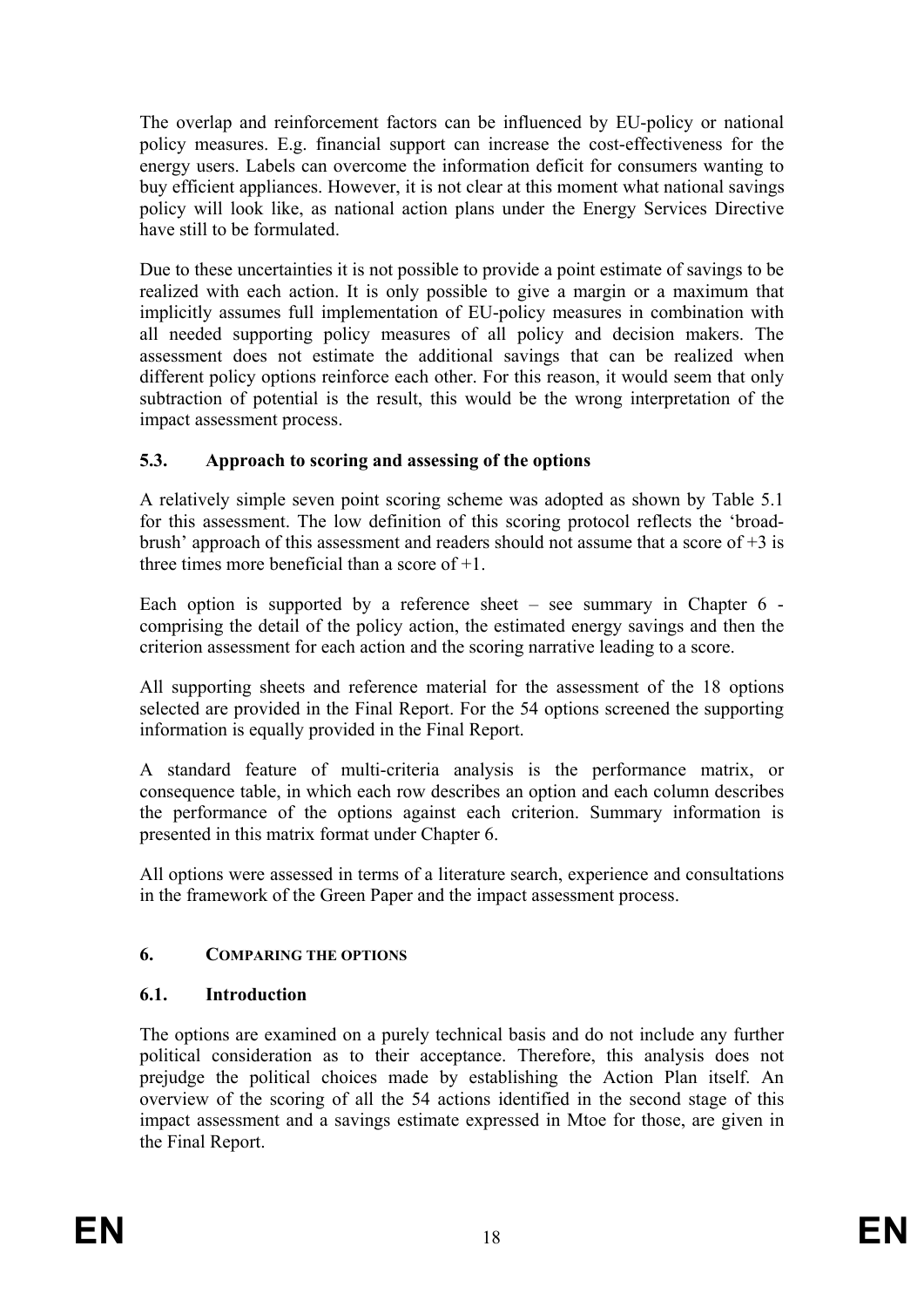| Option<br>Reference     | <b>Option Description</b>                                                                                                                                                                                                            | <b>Potential</b><br><b>Energy</b><br><b>Savings</b><br>(Mtoe) | Criteria<br><b>Score</b><br>(Major<br>Criteria) | Criteria<br><b>Score</b><br>(A <sup>II</sup> )<br>Criteria) |
|-------------------------|--------------------------------------------------------------------------------------------------------------------------------------------------------------------------------------------------------------------------------------|---------------------------------------------------------------|-------------------------------------------------|-------------------------------------------------------------|
| $\mathbf{1}$            | EU to develop scheme recognising retailers providing information<br>on energy efficiency by allowing public recognition through logo<br>or certification scheme.                                                                     | 6                                                             | 5                                               | 20                                                          |
| $\boldsymbol{2}$        | EU to encourage Member States to include energy efficiency<br>training and information in national education curriculum for<br>primary and secondary schools as part of sustainability awareness.                                    | 10                                                            | $\boldsymbol{9}$                                | 21                                                          |
| $\mathbf{3}$            | EU to include running costs in Energy Efficiency Product Listing /<br>labelling or equivalent consumer information                                                                                                                   | 18                                                            | 8                                               | 28                                                          |
| $\overline{\mathbf{4}}$ | EU/MS to extend EPBD to include smaller buildings (<1000 m2),<br>inspection requirements to smaller installations and higher<br>minimum standards for public buildings                                                               | 80                                                            | 5                                               | 18                                                          |
| 5                       | EU to adapt appliance label regulation as to regular updating of<br>the label system, in order to stimulate the marketing of ever more<br>efficient appliances, and extend the system to other devices.                              | $\boldsymbol{2}$                                              | 4                                               | 14                                                          |
| 4a                      | EU/MS to extend the concept of white certificate schemes, after<br>evaluation of present national schemes, to all EU-countries and<br>implement obligations on energy suppliers to provide energy<br>efficiency                      | 60                                                            | $\mathbf{3}$                                    | 19                                                          |
| 6                       | EU/MS to set up regulation and/or incentives to increase the<br>average conversion efficiency per fuel type, by installing new<br>plants with best available technology (BAT)                                                        | 20                                                            | 5                                               | 15                                                          |
| 7                       | EU/MS to promote/require regulatory change towards facilitation<br>of penetration of "off-grid" power generation – many obstacles to<br>be removed through different measures                                                        | 16                                                            | 7                                               | 31                                                          |
| 8                       | EU/MS to promote/require regulatory change towards facilitation<br>of penetration of "grid-connected" CHP, via different measures                                                                                                    | 14                                                            | 8                                               | 33                                                          |
| 9                       | EU to introduce new CEN STANDARD to regulate district<br>heating systems                                                                                                                                                             | $\mathbf{2}$                                                  | 6                                               | 28                                                          |
| 10                      | EU to incentivise the use of intermediaries for small energy<br>efficiency loans etc, for example by extending access to ECB or<br>(through Energy Services Directive obligation) MS capital as a<br>revolving fund for "soft loans" | 13                                                            | 8                                               | 27                                                          |
| 11                      | EU/MS to increase policy support for ESCOs through (1)<br>dissemination of their activities, (2) the development of EU wide                                                                                                          | $6$                                                           | $\overline{\mathbf{4}}$                         | 13                                                          |

#### **Table 6.1: Summary table of the impact assessment findings for the 18 policy options assessed**  more in depth<sup>23</sup>

<u>.</u>

<sup>&</sup>lt;sup>23</sup> Options 13b and 13c (in red) are not put forward in the Action Plan as they are politically contentious.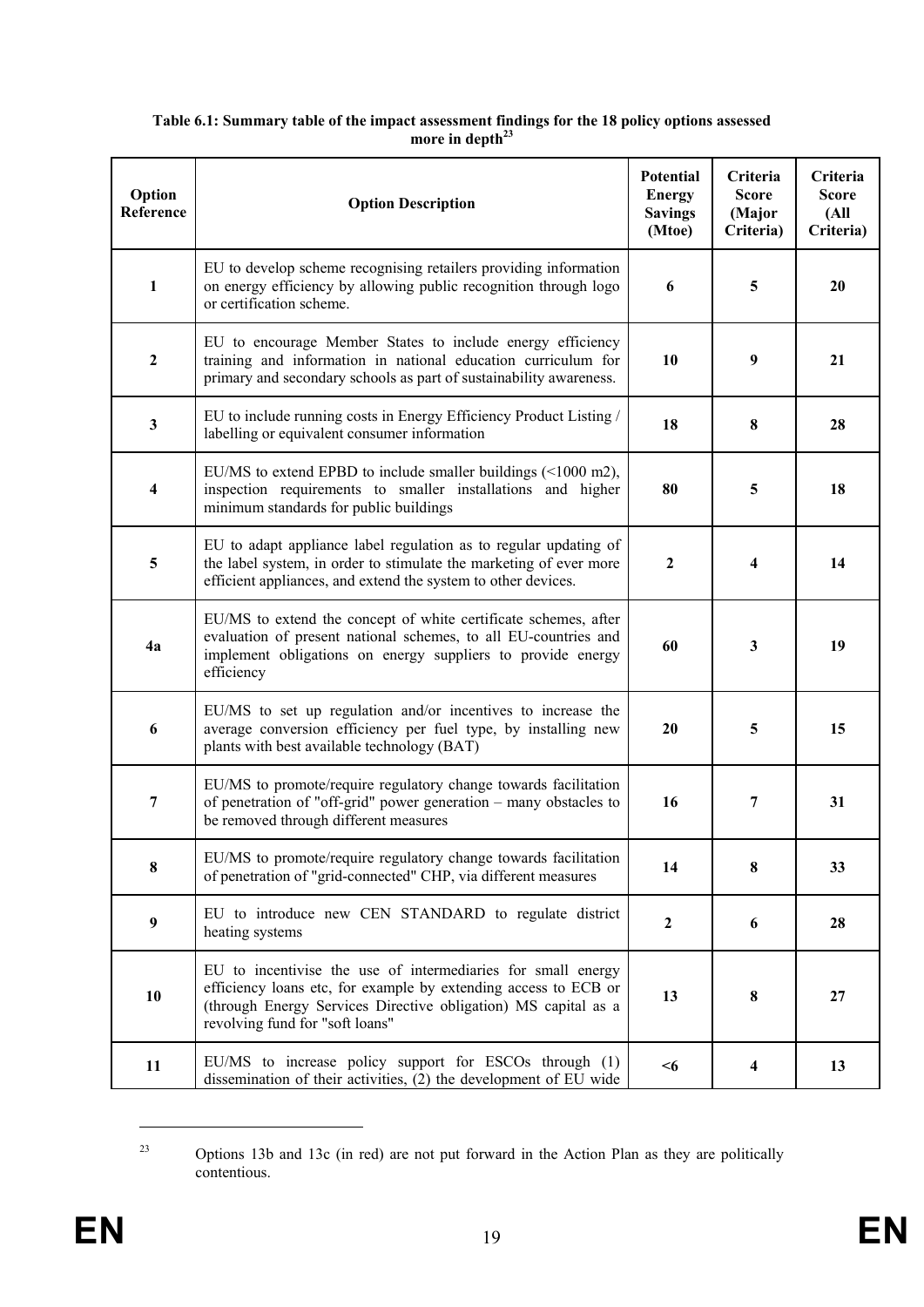| Option<br>Reference | <b>Option Description</b>                                                                                                                                                                                                                                                                                                                                                                                                                                                                                                                     | <b>Potential</b><br><b>Energy</b><br><b>Savings</b><br>(Mtoe) | Criteria<br><b>Score</b><br>(Major<br>Criteria) | Criteria<br><b>Score</b><br>(All<br>Criteria) |
|---------------------|-----------------------------------------------------------------------------------------------------------------------------------------------------------------------------------------------------------------------------------------------------------------------------------------------------------------------------------------------------------------------------------------------------------------------------------------------------------------------------------------------------------------------------------------------|---------------------------------------------------------------|-------------------------------------------------|-----------------------------------------------|
|                     | quality standards for ESCO projects, (3) standardised project<br>monitoring and verification schemes, (4) model contracts and (5)<br>improve access to (private) financial sources (e.g. cooperation<br>with<br>private<br>banks).<br>These measures could be combined with providing low-interest<br>loans to ESCO projects                                                                                                                                                                                                                  |                                                               |                                                 |                                               |
| 12                  | EU to incentivise production of energy efficient products through<br>favourable taxation rate in Member States                                                                                                                                                                                                                                                                                                                                                                                                                                | 15                                                            | 4                                               | 12                                            |
| 13                  | EU/MS to make driving costs more km depending. For instance<br>the car or road tax can be made variable. Finally area and<br>congestion charges used for traffic management also have a km<br>reduction effect.                                                                                                                                                                                                                                                                                                                               | 3 to 15                                                       | 8                                               | 13                                            |
| 13a                 | EU to: 1) Set maximum $CO2$ emission standards for different type<br>of cars (absolute, related to specific performance properties, or<br>related to the mean value of all cars sold by one company). 2)<br>Make more stringent agreement with car and truck producers after<br>2008-2009.                                                                                                                                                                                                                                                    | 28                                                            | 4                                               | 12                                            |
| 13 <sub>b</sub>     | EU/MS to restrict unnecessary power of car engines by technical<br>devices like maximum speed limiters and/or limitation of<br>maximum acceleration. Or limit the maximum power related to<br>the vehicle weight (or maximum load) for new cars and trucks.                                                                                                                                                                                                                                                                                   | 11                                                            | $\boldsymbol{2}$                                | 5                                             |
| 13c                 | EU/MS to decrease fuel use by making fuel more expensive. By<br>making the differences between countries less, the incentive of<br>buying cheap fuel across the boarder will decrease. Secondly a<br>lower car tax can be introduced when an efficient car is bought or<br>a financial penalty, which make the buying of a less efficient<br>(second hand) car much more expensive. Thirdly a bigger<br>difference in road tax related to the fuel consumption of a car can<br>be introduced. Even a km charge can be fuel economy dependent. | 22                                                            | 10                                              | 17                                            |
| 14                  | An EU broad policy for labelling fuel efficient tyres or minimum<br>performance requirements for tyres, tyre pressure indicators<br>(dashboard tyre pressure sensors mandatory on cars and freight<br>vehicles, valve pressure indicators compulsory on existing<br>vehicles tyres from 2010) and free facilities at service stations.                                                                                                                                                                                                        | 15                                                            | 6                                               | 11                                            |

The aggregate primary savings potential for fully implemented policy options in the year 2020 are between 341 and 353 Mtoe below the baseline projection of 1885 Mtoe in 2020. Overlap and interaction effects are described in Chapter 6.3.

#### **6.2. Summary of the main findings on the 18 actions screened more in-depth**

This section provides an overview of the impact assessment outcome for the 18 actions selected for more in-depth assessment, focusing especially on the estimated Mtoe savings, on cost-effectiveness and competitiveness impact and administrative costs of the actions. As described in Chapter 5.1 the interpretation of cost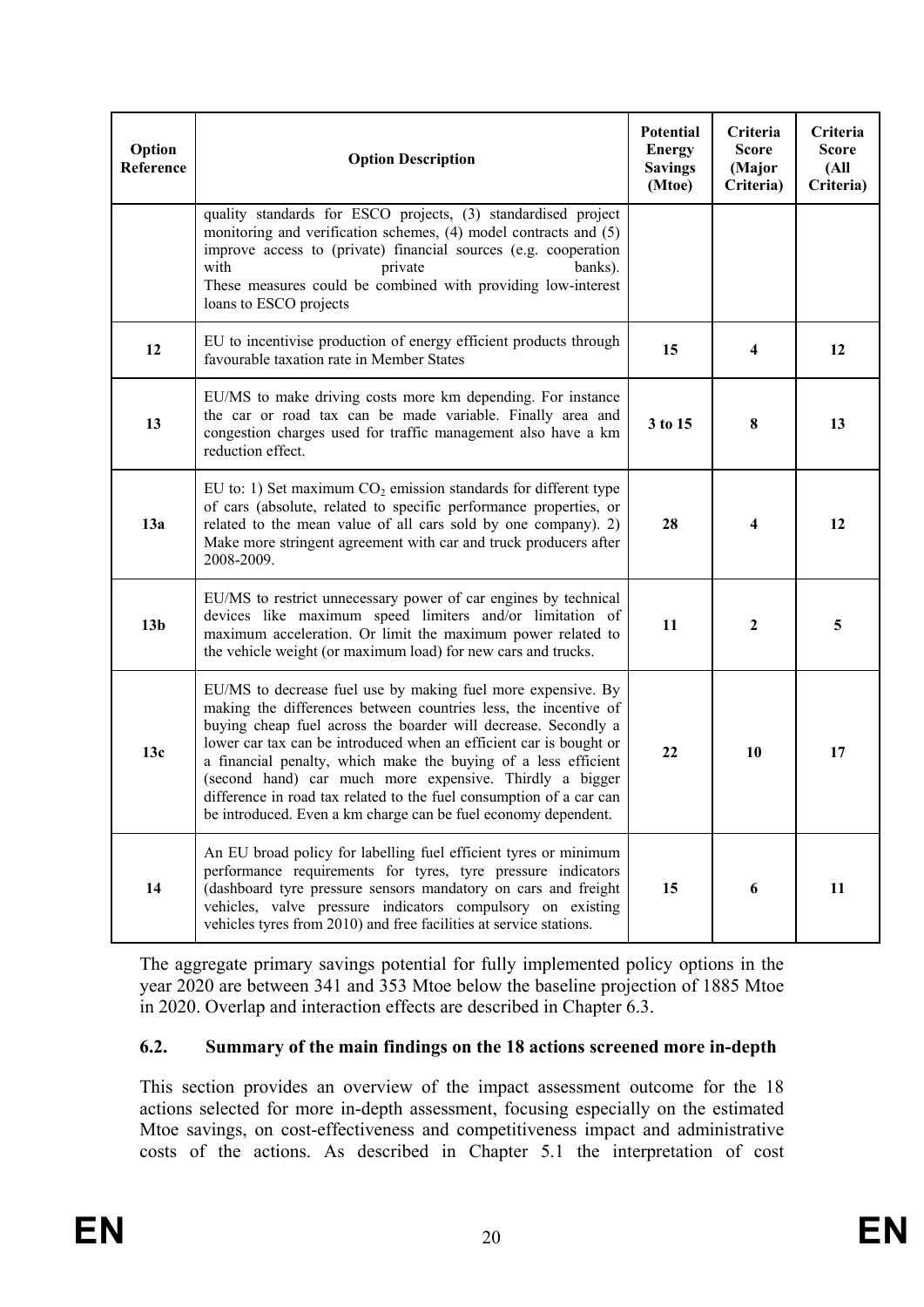effectiveness depends on the time allowed as pay back time. The full findings and the references used can be found in the Final Report.

#### **Action 1: Development of an EU scheme recognising retailers providing information on energy efficiency by allowing public recognition through logo or certification scheme**

Subcategory: Voluntary Agreements with suppliers, esp. appliance/vehicle retailers

Estimated savings: 6 Mtoe. There is evidence that retailers influence consumer behaviour through highlighting information via staff and brand confidence, when supported by campaigns. The impact of sales staff in influencing consumer choice is hard to quantify, and consumers tend to underestimate their influence. Studies surveying consumers shows that sales staff were ranked more useful than all other sources of information when it came to purchasing cars. This action is indirect; it creates a basis for energy savings in combination with other policy measures The action would contribute to and enhance the level of savings achieved by successful energy labelling information, eg, Energy Star, white goods labelling, car labelling.

Competitiveness impact: Having a more motivated and knowledgeable work force will positively enhance EU commerce competitiveness. There are no significant effect on cross border investment flows . Energy costs per unit are important to EU firms (eg for energy intensive industry, when facing competitors with lower energy and transport costs outside EU). Energy efficiency savings from informed procurement decisions will have a positive impact, the low scoring reflects the understatement of awareness actions that complement other actions with more directly attributable benefit.

Cost-effectiveness: There is little information, in scientific studies or reports on trials, to suggest any positive or negative effects in economic terms and ultimately this will be determined by market forces. Reasonable to expect costs of adding additional energy efficiency training to existing staff training will be minimal compared with potential increase in sales. There are good examples of energy labelling magazines for distributors/retail shops of major household appliances and various informational pamphlets. This is an example of a low cost measure. For retailers, the results imply that they can increase sales and profit by offering a range of products that includes a significant share of A-labelled products. To realize these benefits, however, careful training of their sales staff is fundamental for successful communication of the added value of an energy efficient product to the consumer at the point of sale. It is probable that SMEs will find it difficult to release people for training. Many staff employed in the retail sector are part time based covering peak purchase periods including weekends. Part time staff have high turnover and ongoing training burden. This can be compensated in future by making (part) of the required training obligatory in vocational training for the profession.

Administrative costs: If there are additional requirements for a business to conform or be part of an certification system then this will have an additional overhead costs and place greater pressure on functions in the sector that are already struggling to cope.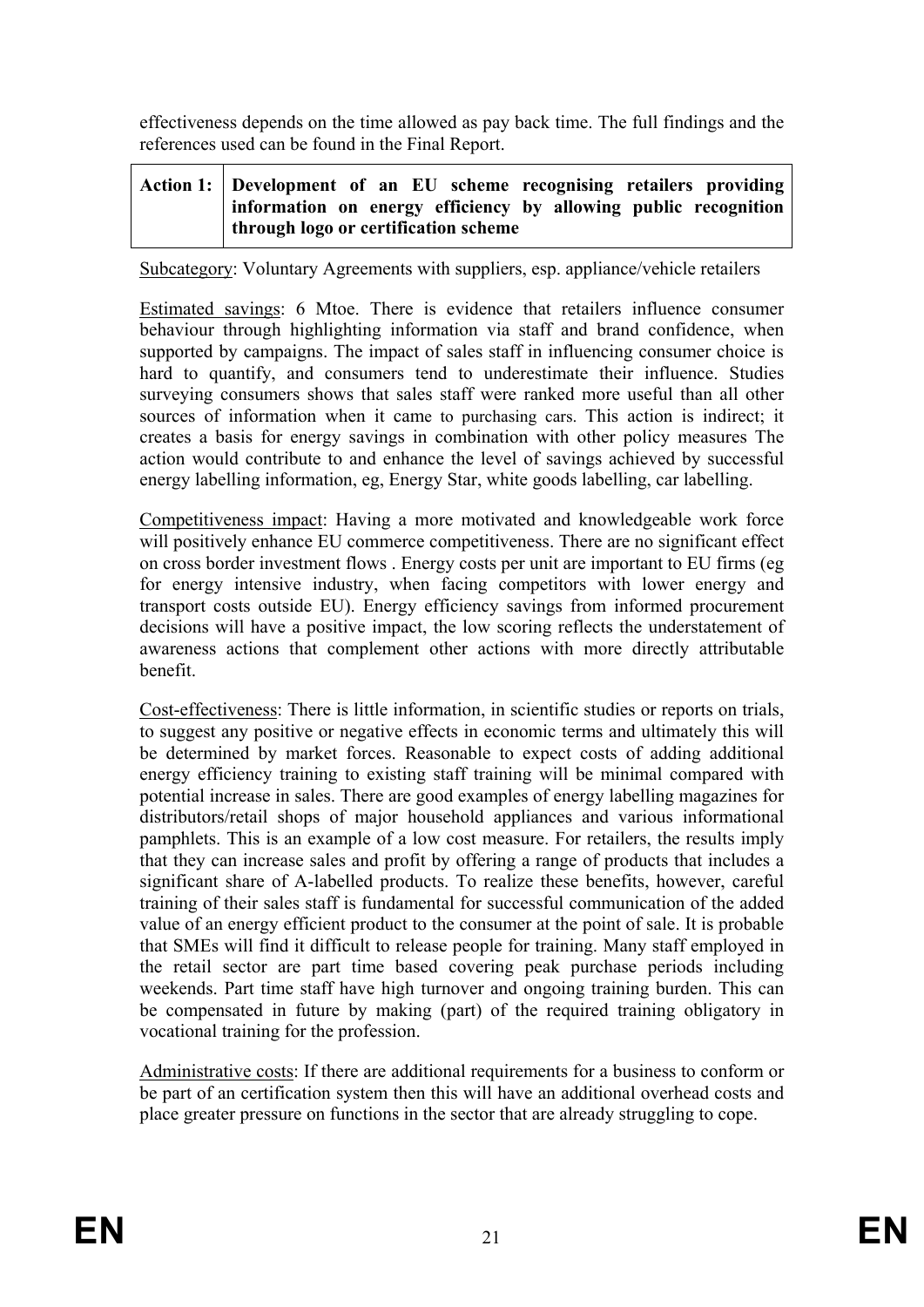Behavioural change: There is potential for consumers to make a more informed choice in the purchase of goods. Labelling schemes have proved effective in influencing consumer choice; it is logical to assume that more informed trained sales force will reinforce this.

# **Action 2: EU to encourage Member States to include energy efficiency training and information in national education curricula for primary and secondary schools as part of sustainability awareness**

Subcategory: voluntary agreements with national education boards.

Estimated savings: Around 10 Mtoe. UK experience from the Energy Matters programme cite among the benefits: lower fuel bills (40% of respondents) and that 76% of parents changed their behaviour to save energy and 54% installed energy saving light bulbs. Less than half the current stock of domestic appliances would be due for replacement by 2010, although most tungsten lamps would be replaced at least once, and those in high-use fittings probably every year. However, by 2020, practically all of today's stock would have been replaced. Estimates for the economic potential for the existing housing stock are around 17-21% for 2010 and 28-32% for 2020. In practice, not quite all of this is achievable, particularly for 2010, because of the time required to make the transition from today's market conditions. The main constraint is the time required to build up the capacity of the supply side, whether it be on production of goods or overcoming skills shortages in the installation industries.

Competitiveness impact/ innovation and research: Educating our next generation will provide greater efficiency immediately and is likely to provide a positive stimulus to students in taking up higher education pathways towards sustainable energy use/technology development. No direct evidence for this; however likely effect. This could alleviate existing skills shortages.

Cost-effectiveness: Quantified references to energy savings being directly attributed to costed educational programmes are rare. TREN quoted savings attributed to education in Brasil of 0.01 US\$/kWh compared to training at 0.02 US\$/kWh and other programmes of over 13 US\$/kWh. Other reports suggested cost effectiveness of 0.034 and 0.038 \$/kWh for appliance standards and utility demand side management (DSM) in year 2000 in the US and the 2005 IEA paper cited several studies reporting a cost effectiveness of around 0.03\$/kWh for DSM programmes. An analysis of funding and savings for energy efficiency programmes 2000 to 2004 in California found an average cost of 0.0295 \$/kWh for DSM programmes. Taking the available evidence as energy efficiency programmes are cheaper than energy supplied and that energy savings from education are cheaper than DSM programmes; then educational programmes score a positive high of +3. Analysis suggests that influence of children in the home is as effective as professional energy services.

Government budget: A major obstacle to activities in schools and education has been identified as a lack of funding and resources. Therefore improved implementation will require additional resources which will require additional funding. This is a medium negative as EU support under the Socrates Programme and similar, focuses on supporting actions only. In many countries Energy Agencies are funded by other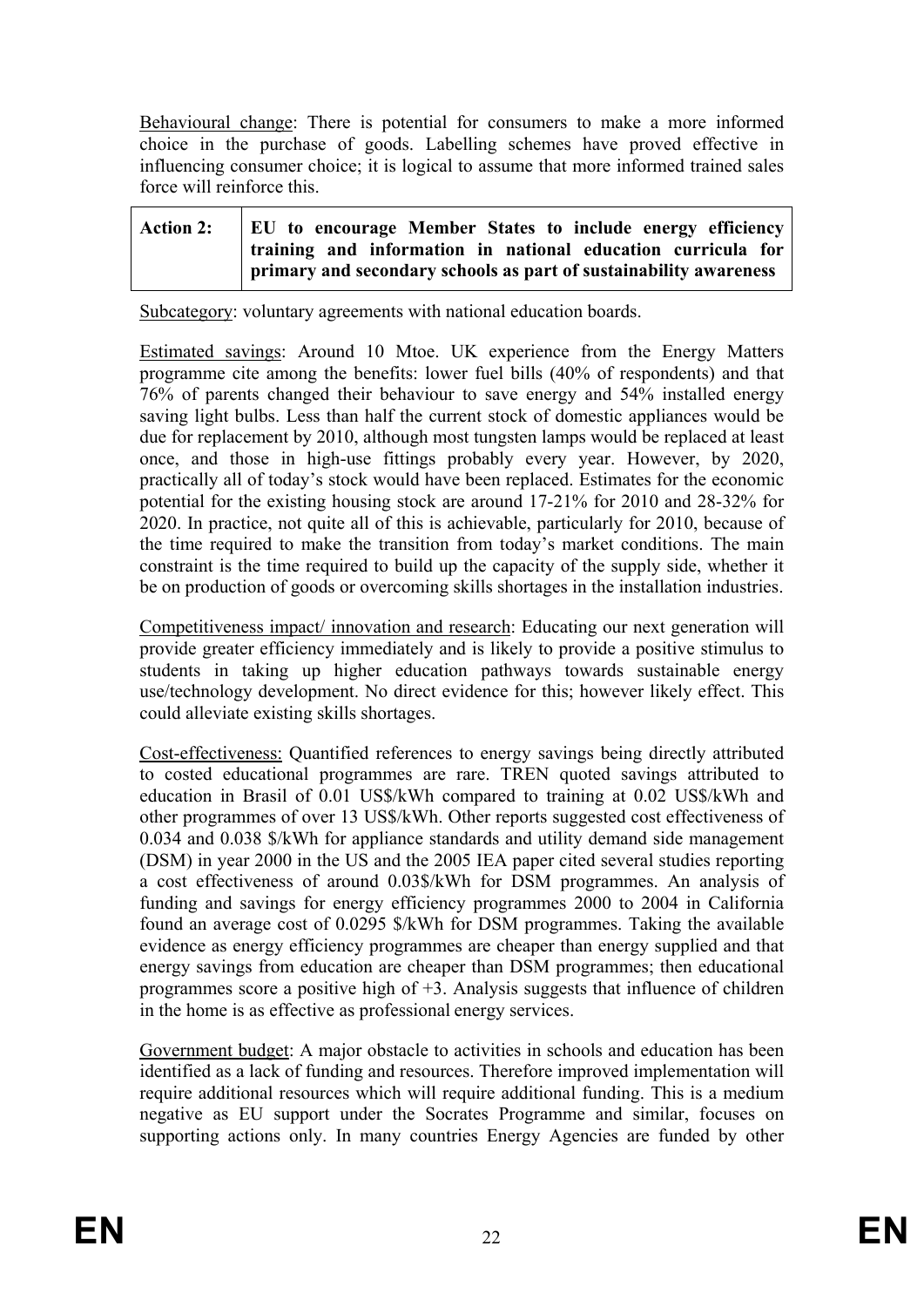means to deliver educational services although they may lack the specific knowledge to integrate with national curriculum requirements on a longer term basis.

Administrative costs: No direct effect on businesses or SME's.

Behavioural change: Using energy educated school children and students as vectors of change in households has been reported as a successful strategy in positively changing behaviour (e.g. heating control, purchasing energy efficient light bulbs, etc.) resulting in reductions in energy bills. Significant short term positive effect reported with no detriment to environment when households have probably been targeted by DSM programmes already.

| <b>Action 3:</b> | .   Increased information on appliance running costs |  |
|------------------|------------------------------------------------------|--|
|                  |                                                      |  |

Subcategory: Voluntary agreement with manufacturers

Estimated savings: 18 Mtoe. From the Australian NAEEP programme there is evidence to demonstrate decreases in energy consumption of 1 to 6% and increases in energy efficiency of 1.4 - 3.6% across the use of 5 main appliances during the period 1993-2001. It has been estimated if labelling had not been introduced, the annual electricity consumption of all new appliances (of the types labelled) in 1992 would have been about 11% higher than it was, and the total household electricity consumption in Australia would have been about 1.6% higher. Projections from the Swiss E2000 energy label (which were granted only to appliances which met targets of power consumption in different modes of operation, linked to running costs) also estimated savings of approximately 1% of Switzerland's overall electricity consumption.

Competitiveness impact: Increased consumer/workforce awareness will positively enhance EU competitiveness, however no direct link to increased trade. No significant effect on cross border investment flows. No identifiable negative effects. Some countries may be concerned that publicly funded/administered eco-labeling information such as running costs may create de facto barriers to competitive market access because they display national and common EU environmental preferences, however harmonization mitigates this. Consumer organisations are likely to support action as competition will bring reduced running costs, improved quality and increased choice to consumers. If all EU manufacturers and retailers will have to comply, there will be no effect on intra-European Union trade. There is expected to be no effect on trade with non-EU countries.

Cost-effectiveness: Using only energy savings as a benefit (that is allocating no monetary value to the environmental benefits), the NAEEEP is projected to deliver almost 4.2 billion Australian dollars to the community (after the projected \$2.6 billion costs are deducted from the \$6.8 billion energy savings at 10 % discount rate by 2018). This experience suggests that such schemes to increase awareness of running costs/energy efficiency are cost effective. Savings can be achieved at a negative cost to society. The extra costs of more efficient appliances are offset by savings in running costs over the life of the appliance. No effect expected on availability or cost of inputs, access to finance or investment cycle. Action will promote the most efficient technologies available over inefficient technologies.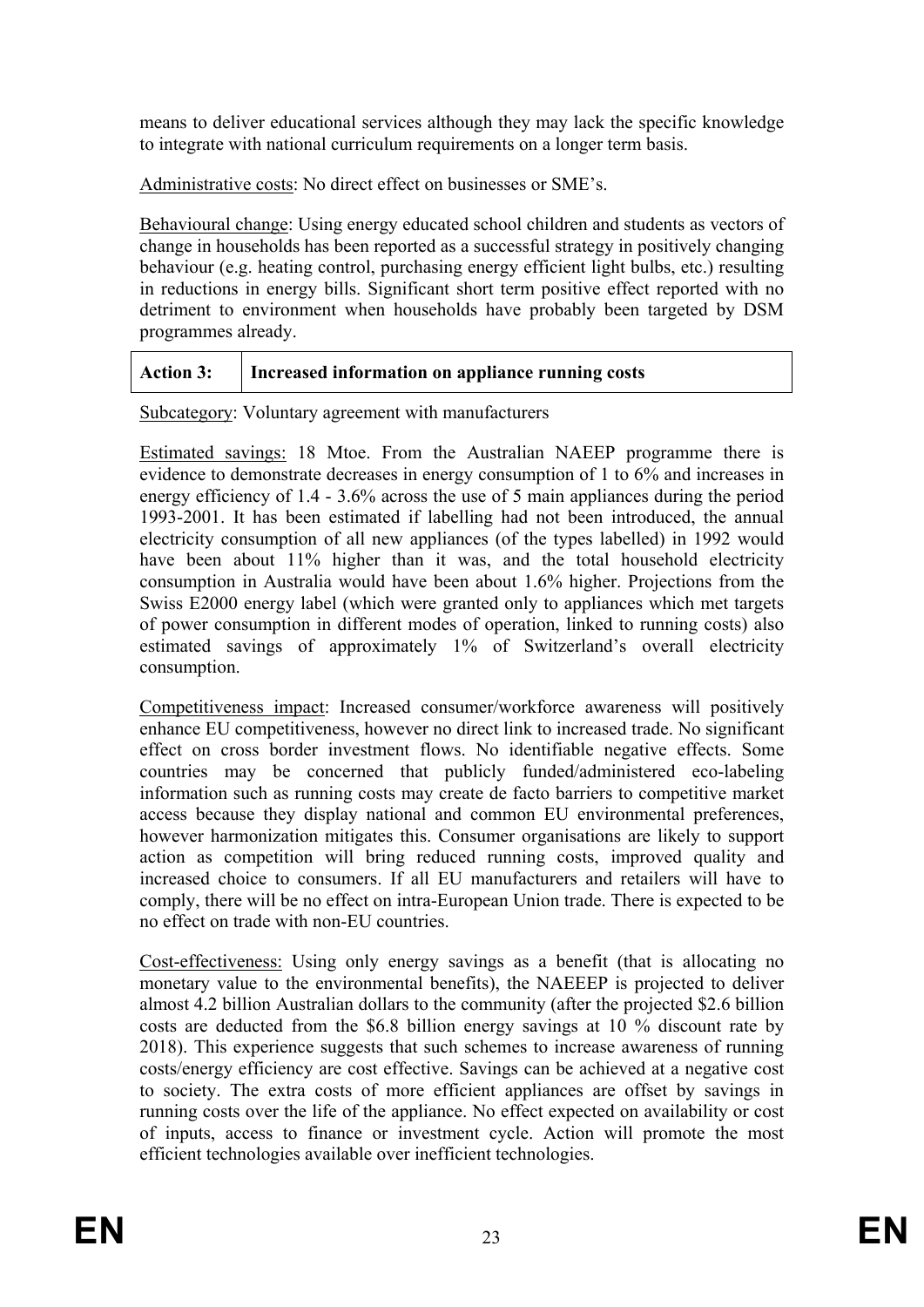Administrative costs: There is an increased requirement for manufacturer to provide information which should be readily available.

| <b>Action 4:</b> | EU/MS to extend EPBD to include smaller buildings $($ 1000 m2), |                                                             |  |  |  |  |  |  |  |
|------------------|-----------------------------------------------------------------|-------------------------------------------------------------|--|--|--|--|--|--|--|
|                  |                                                                 | inspection requirements to smaller installations and higher |  |  |  |  |  |  |  |
|                  |                                                                 | minimum standards for public buildings                      |  |  |  |  |  |  |  |

Subcategory: Amended EU legislation accompanied by financial incentives

Estimated savings: According to the MURE-Database the technical savings potential of the existing EPBD was 3465 PJ (83 Mtoe) in 2010, assuming a start in 2002. Given a later start in 2009, but 2020 as end year, provides 1.5 times energy savings or 125 Mtoe. This could be doubled if smaller buildings are included. Thus, the extended EPBD action leads to an extra technical savings potential of 125 Mtoe. However, only 90% of existing stock is considered as part of the extended EPBD. Renovation of (privately owned) dwellings is often done part by part, circumventing the ">25%" obligation in the current EPBD-directive. Without proper incentives from national policy measures this part of the savings potential will not be realised. Therefore the policy savings are estimated at 80 Mtoe only, but could increase if easy access to energy service companies (ESCO) would also be considered for owners of private dwellings. There is overlap with EU-wide implementation of white certificate schemes (action 4a). The EPBD extension to smaller buildings will mainly affect the energy use for space heating/cooling and water heating (about 85% of residential energy consumption in EU-15 (Ademe 2005)). Natural gas and oil are the main energy sources for these purposes. Savings on these fuels have a positive impact on security of supply.

Competitiveness impact: The saving activities regard households, where competitiveness is not relevant, and small business where energy costs are rather low compared to total production costs. The action stimulates production in the European construction and refurbishment sector, where there is hardly competition of non-EU rivals. Overall competitiveness is not an issue.

Cost-effectiveness: Investments on energy saving measures on the one hand and benefits for avoided energy expenditure on the other hand, determine to a large extent the cost effectiveness of this action. If the investor and the beneficiary are the same (f.i. homeowners), energy saving are cost effective or even beneficiary (assuming that administration costs are not included or recuperated over a longer period of time as the ESCO is the sole contractor and will have to pay for the administrative costs of managing the subcontractors). If the ESCO sector does not develop in line with the cost effective potential it can realise, due to policy decisions, profits will not automatically return toward the initial investor. The action will enlarge construction expenditure with 1-3% which is a significant incentive for this sector. Extra economic activity can lead to scarcity of resources such as materials or labour. Calculating energy-use, labelling and proposing improvements are executed by external specialist. However, cooperation of the owners and occupants is needed to some extent. Moreover, they have to decide on necessary investments in energy savings at renovation. Within the existing EPBD directive, administration was limited to large buildings.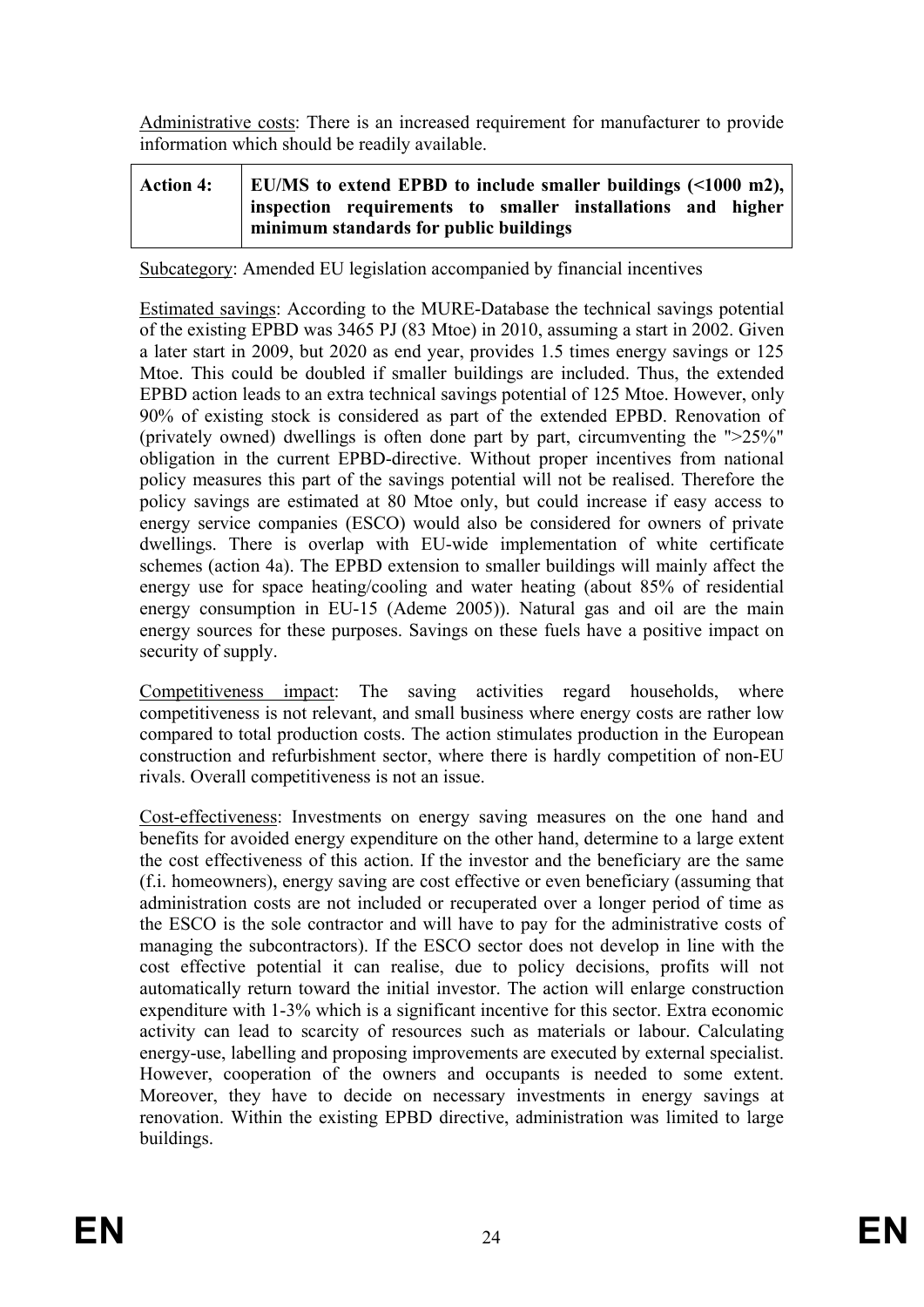Administrative costs: If EPBD is extended to small buildings, administration will form a higher burden on these energy users, unless the ESCO option is fully used.

# **Action 4a: EU-wide implementation of white certificate schemes**

#### Subcategory: New EU legislation

Estimated savings: 60 Mtoe. White certificates could cover half of natural gas (165 Mtoe) and 70% of electricity use in EU-15 (136 Mtoe) or 505 Mtoe in primary energy. Introduction of white certificates can potentially increase energy-efficiency with 15%, saving 76 Mtoe in 2020 (based on free of costs for society). If this saving will actually be accomplished depends to a high extent on energy saving obligations set by the national governments. These obligations define the price of certificates and, indirectly, the incentive and efforts to save energy. It is assumed that EU-wide white certificate schemes are used as the main policy instrument to realise the savings mentioned in the Energy Services Directive (ESD). Assuming that the ESD-average of 1% of base year energy use is realised for 2009-2020, this leads to about 12% savings on 2020 energy consumption under white certificates schemes or 60 Mtoe. However, due to the non-obligatory ESD-savings total policy savings can be lower than 60 Mtoe. A great part of this savings potential overlaps with that of the (extended) EPBD (action 4), because both actions focus on buildings. White certificates could become the main instrument to reach ESD-savings, meaning this action could overlap with many other actions.

Competitiveness/innovation and research: The action aims at internal energy saving and doesn't have an impact on competitiveness. Since energy suppliers act mostly within Europe there is no impact on the competitive position of EU firms. It has a small positive effect on research for energy saving measures. Energy suppliers will invest in innovative energy saving solutions. It will also stimulate innovation on service products. Service companies and energy suppliers will find innovative ways to save energy.

Cost-effectiveness: Although the system helps to achieve savings in the most costeffective way it also brings additional costs with it, e.g. administration costs which are transferred to the end-users of grid supplied energy. It is expected that the costs will not exceed the benefits as energy suppliers can partly turn into sellers of energy efficiency services. The profit which is taken from this can compensate a part of the decrease in sold energy. For end-users this action can provide better access to finance. Energy savings become a new "product" that can be sold with profit because of the white certificate system.

Administrative costs: For suppliers the action forces them to do new tasks. Administration costs are signifiicant, because of the necessary monitoring and certification.

| <b>Action 5:</b> | Regular revision and extension of the EU labelling schemes |
|------------------|------------------------------------------------------------|
|                  |                                                            |

Subcategory: Amended EU legislation accompanied by incentives for consumers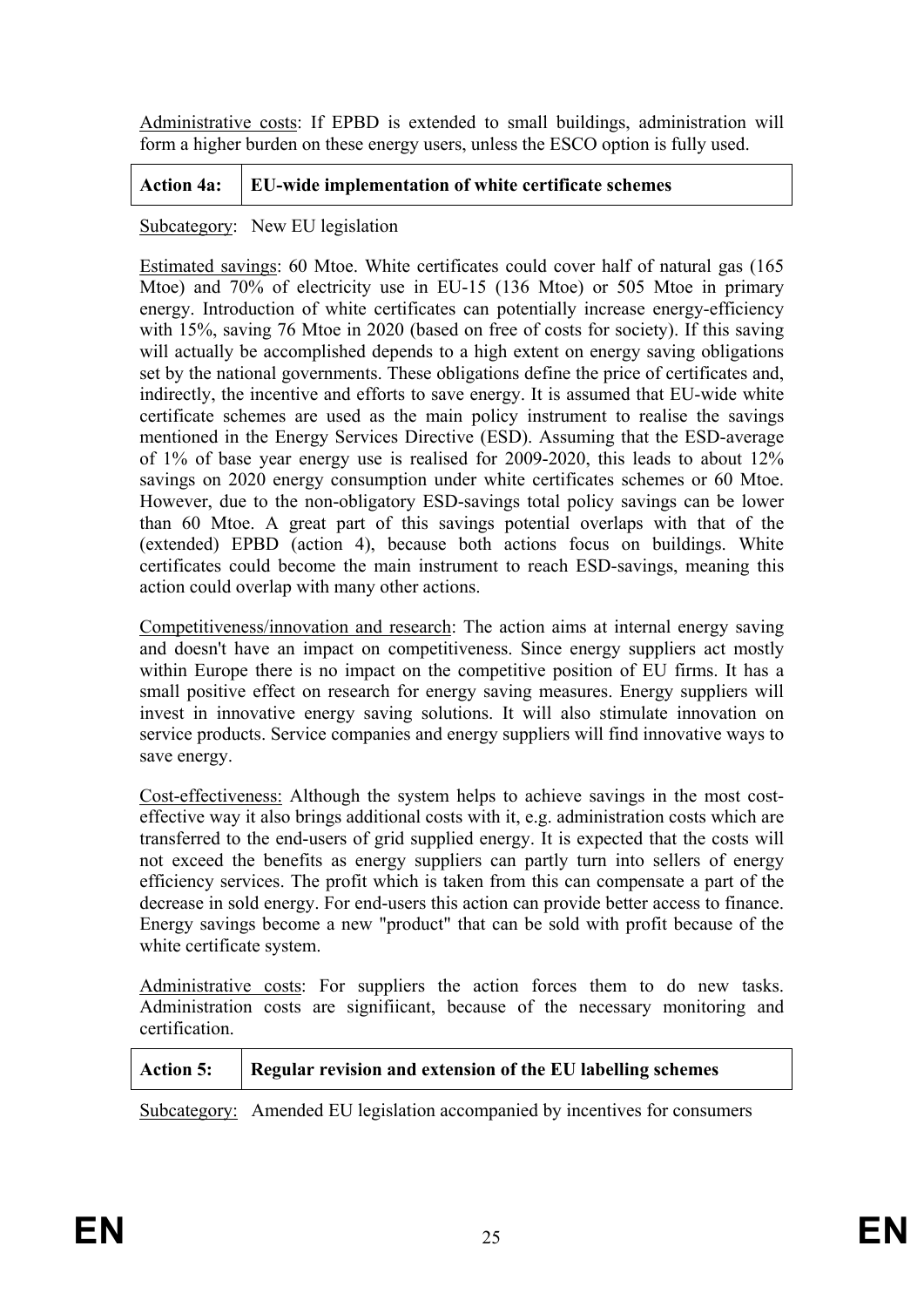Estimated savings: 2 Mtoe. According to the white good producers 34 TWh or 7 Mtoe primary energy savings for appliances have been achieved since 1995. It is assumed that more than half or 4 Mtoe is due to labelling, the remaining part is due to structural technical improvements. The effect of the present labelling system will increase further in time, even without strengthening the system. For some appliances further savings ask for totally new concepts (e.g. ultrasonic washing machines); for other appliances further savings ask for more costly techniques and stand-by losses are already treated in many cases (Eco-design provides a framework for this). Therefore it is assumed that extra savings due to updated labels are equal to 30% of already realised energy savings, or more than 1 Mtoe. However, the label system can be extended to other fields, such as ventilation, etc.). This can increase the savings potential to about 2 Mtoe. Furthermore, accompaniment by incentives such as visible rebates for consumers will accelerate market transformation.

Competitiveness/innovation: EU-appliance label regulation regards the products of both EU and Non-EU companies. The more efficient appliances can meet appliance regulation in other parts of the world. So there is no real impact on competitiveness of EU-companies. In principle this action will greatly stimulate innovation within the appliance industry. However, if not enough incentives are provided for a fast market transformation, manufacturers cannot recover their R&D-investments timely to invest in still more efficient devices.

Cost-effectiveness: In the past more efficient appliances have been extremely costeffective. However, due to exhaustion of the "easy" saving potential for some appliances and higher R&D-costs the cost-effectiveness will decrease, but remain quite positive. Precise quantifications are impossible to give. The action changes the efficiency of appliances but not the market for (new) appliances itself. Therefore no impact, unless accompanied by incentives to accelerate market transformation.

Administrative costs: Regulation on appliances labelling exists so expanding the labels will not change administrative costs significantly, unless running costs are included (see Action 3).

| <b>Action 6:</b> | Highly efficient new generation capacity (excluding RES) |
|------------------|----------------------------------------------------------|
|                  |                                                          |

Subcategory: Amended EU legislation or MS legislation / regulation / incentives / demonstration.

Average efficiency of electricity supply can be increased by changing the fuel mix from coal and nuclear to gas. However, this can conflict with the policy to increase security of supply or with internal market rules. Therefore the action aims at increasing conversion efficiency per fuel type, e.g. all gas based electricity production. EU-legislation (i.e. IPPC-directive) is adapted in such a way that the minimum demands on conversion efficiency in national license procedures for new power stations are harmonised. The minimum demands are based on regularly executed benchmarks on power plants of the same fuel type worldwide. The minimum demands take account of other legislation, e.g. SO2 and NOx, in order not to harm other objectives. The action also entails a Demonstration-program to support implementation of highly efficient power plants.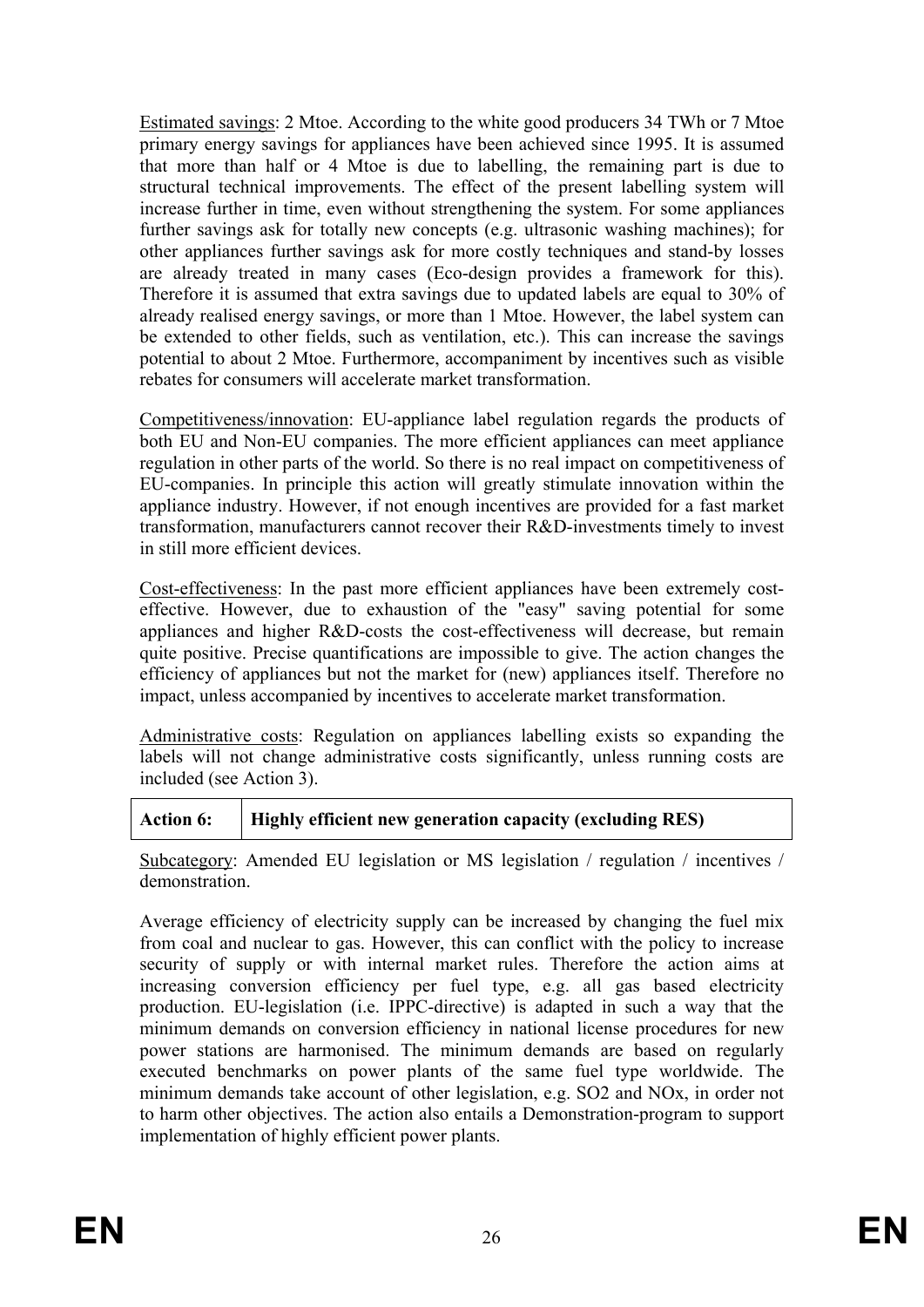Estimated savings: 20 Mtoe. Input for total electricity generation in the EU-25 in 2020 is 850 Mtoe (PRIMES-baseline), of which 56% fossil fuel or 470 Mtoe. With 50% replacement/extension of total capacity for 2007-2020 an input of 235 Mtoe is at stake. New coal- and gas-fired plants, with on average 4%-point higher efficiency in 2020 than BAU, lead to 9% lower input or 20 Mtoe technical savings potential. Given future fuel prices lying between that of PRIMES-BAU and present higher levels, investments in higher conversion efficiency are cost-effective. Improved legislation could deliver policy savings of 20 Mtoe.

Competitiveness impact/innovation and research: With world energy prices at present high levels the extra investments in new power plants with higher efficiency are costeffective, therefore they decrease electricity costs for end-users (given proper market functioning) and thus increase competitiveness of EU-companies. Moreover, it will strengthen the position of power plant suppliers in the world market. Higher conversion efficiencies stimulate innovation to a great extent, thus enabling further future efficiency increases and lower costs. The action influences the investment decisions of the producers, possibly at the cost of their return on investments and shareholder value. However, given investment decisions necessary to deliver on policy goals of competitiveness and sustainability, these investments could benefit the shareholder value significantly.

Administrative costs: The procedures are the same for conventional and high efficiency power plants, which means that there will be no extra administrative costs involved.

| <b>Action 7:</b> | "Off-grid" CHP and other power generation |
|------------------|-------------------------------------------|
|------------------|-------------------------------------------|

Subcategory: Amended EU legislation – MS legislation / regulation – incentives / awareness

Estimated savings: 16 Mtoe. High efficiency CHP and other forms of off grid applications such as renewable electricity applications, will give primary energy savings of at least 10% compared to separate production. Much of the potential offgrid CHP plant will be small scale micro-generation. This option needs a shift in regulatory approaches and in public procurement decisions to promote development and market up-take.

Competitiveness impacts: Small CHP plants, e.g. using by-products such as bark and sawdust as fuel, have made small factories almost self-sufficient in energy and improved their overall competitiveness. However, in some cases the competitiveness of other industries using the same raw materials (e.g. paper and other forest-based industries) could be negatively affected. This possible negative can be compensated by accelerating through R&D policy, the move towards  $2<sup>nd</sup>$  generation options being used to the full. If in the future micro-generation becomes "must-have" technology (as condensing boilers are today and no longer the expensive alternative to conventional boilers) for domestic energy supply there will be a need to develop a supply chain to support demand.

Cost-effectiveness: The cost effectiveness of CHP is reasonably good but each case has to be considered on its merits. Capital costs have been falling and there has been a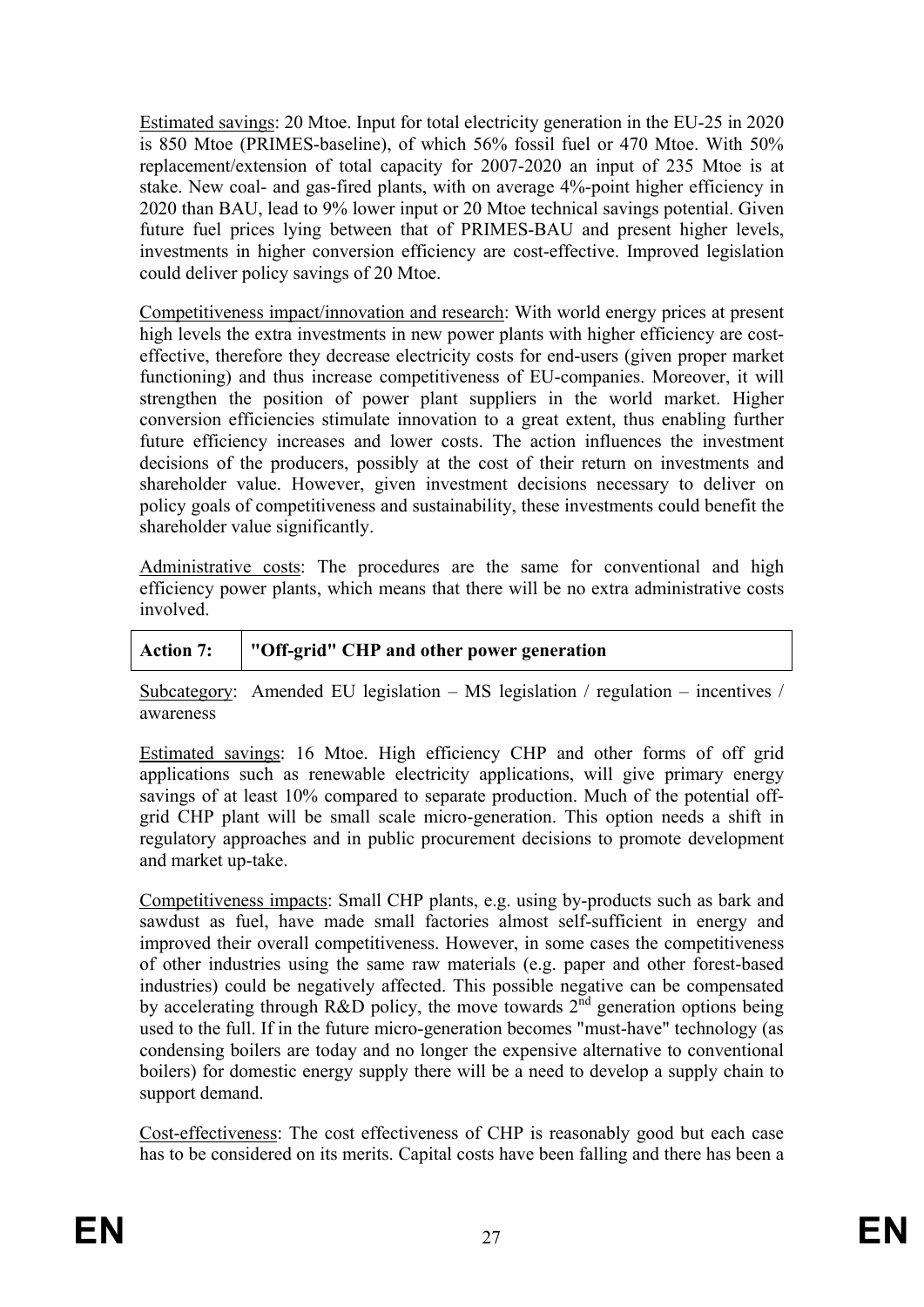steady increase in efficiency of energy conversion so local co-generation offers benefits over distant and often less efficient power generation. The promotion and/or regulation of micro-CHP would require some financial support by national and/or local government to ensure that help is properly directed. This would mainly be in the form of administrative support for regulatory, information dissemination, training and awareness activities. The cost of this would be relatively small compared in the context of the gains resulting from an increased uptake of CHP. Obviously there will be a need for increased funding if this action would be accelerated further and would extend to the provision of fiscal benefits. Energy savings and grid stability are a major motivation in the installation of many distributed off-grid generation systems. Supporting their implementation by promoting new regulations will impact positively on the investment cycle. The promotional activities taken under this action should include a positive attempt to remove barriers and administrative burden. Significant barriers remain to be overcome before the micro-generation market really takes off; the technology is not yet commercially proven and the general public is unaware that micro-generation is a potential energy supply option for the home. The proposed promotion of CHP, which should include awareness actions, should help significantly to overcome these barriers. The barriers affecting the uptake of larger scale CHP are less severe.

Solutions to existing barriers: Provided that

|  | Action 8:   Promotion of grid-connected CHP |
|--|---------------------------------------------|
|--|---------------------------------------------|

Subcategory: EU/MS to promote/require regulatory change towards facilitation of penetration of "grid-connected" CHP, via different measures

Estimated savings: 14 Mtoe. High efficiency CHP will give primary energy savings of at least 10% compared to separate production: new commercial developments and the upgrade of industrial plants provide the best scope for CHP; there is also the possibility of converting heat only boiler houses to CHP plants and to make use of heat currently rejected from power plants. There will be some stock effect according to the future uptake of CHP. The replacement rate of plant and machinery will be high as industry and commerce strive to maintain competitiveness.

Competitiveness impacts/innovation: CHP can be used with almost any fuel source. In reality, because combined cycle gas turbines offer significant efficiency gains over other plant, natural gas has been the fuel of choice. However, there are already security of supply concerns with natural gas. Where CHP can be coupled with other fuel sources such as landfill gas, sewage gas or biomass, it is clearly of benefit to environmental and security of supply aims. CHP plants can also be operated on wood wastes, coal, peat, municipal waste or other secure fuels. However, in some cases the competitiveness of other industries using the same raw materials (e.g. paper and other forest-based industries) could be negatively affected. This possible negative can be compensated by accelerating through R&D policy, the move towards  $2<sup>nd</sup>$  generation options being used to the full. While grid connected CHP plants can be centrally dispatched, they can also be operated independently in the event of a disruption to central systems. With CHP there are avoided transmission and distribution losses, which otherwise amount to about 30% of the cost of delivered electricity. On-site power eliminates service disruptions caused by grid damage or adjustments to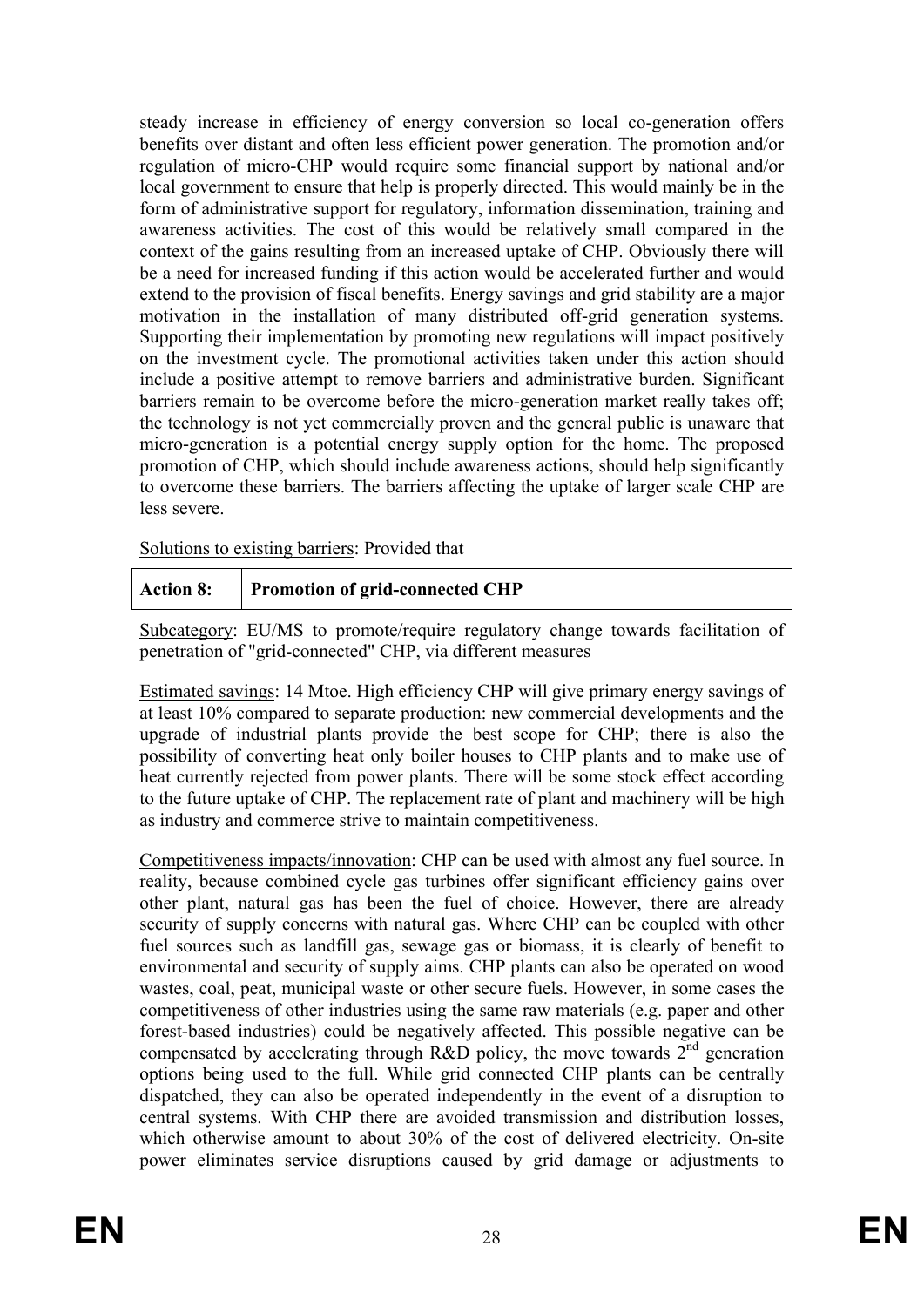overloads, and provides the power quality needed in many industrial applications. Grid-connected CHP plant is a proven technology which produces around 10% of Europe's electricity and heat requirements and has a significant growth potential. This will lead to an improved environment and greater economic competitiveness. The successful implementation of a programme to promote all scale CHP should be underpinned by an active Innovation and Research programme to support the demonstration and use of innovative ideas. Regulation, in addition to soft awareness initiatives, may be needed to encourage commitment by industry to implement new and developing technologies on a commercial scale. There is a greater range of proprietary equipment available on the market than previously as new technologies become proven and as a result costs have declined sharply in recent years. The equipment suppliers have a vested interest in supporting research activities because the investment costs, as well as the fuel/electricity cost differential, are significant drivers in developing a cost effective CHP market.

Cost-effectiveness: The cost-effectiveness of CHP facilities are more site specific than for other Distributed Generation projects because of the need to find customers with a need for heat. On-site production avoids transmission and distribution costs and therefore generates less (financial) losses than grid connected CHP (see also action 7). From an investment point of view it is generally easier to find sites for RES and other decentralised generation than for a large central power plant and such units can be brought online much more quickly. Capital exposure and risk is reduced and unnecessary capital expenditure avoided by matching capacity increase with local demand growth. Therefore measure should reduce burdens on investors and developers.

Administrative costs: Provided that the promotional activities taken under this action include a positive attempt to remove barriers and administrative burdens then administrative costs on business are practically zero.

# **Action 9: New CEN standards to regulate (district) heating/cooling systems**

Subcategory: Commission and industry and MS to lead harmonisation effort on adoption of CEN standards, possibly to be incorporated in EU legislation. There is no single CEN standard applicable to District Heating (DH) systems and, arguably, it is not appropriate, or indeed possible, to develop such a single DH standard. This is because DH systems consist of many components i.e., boilers and burners, pumps, network infrastructure (i.e. the pipes of which there are many types and designs), substations, local pipe work and internal building systems to deliver heat to end users. The operation of all these items must be supported with accurate metering and control systems. There are separate standards for all these items but this action 9 recognises the need for DH to be considered holistically by, for example, consolidation into a single "best practice performance standard". This action is only one of many actions that could be taken to promote good quality DH; financial or regulatory incentives could also be envisaged.

Estimated savings: 2 Mtoe. Current Fuel Input for DH is 14,918 ktoe. A new standard could give 20% savings = 2938 ktoe. Some large DH systems have been rehabilitated and are based on modern technology; there are clearly diminishing returns for DH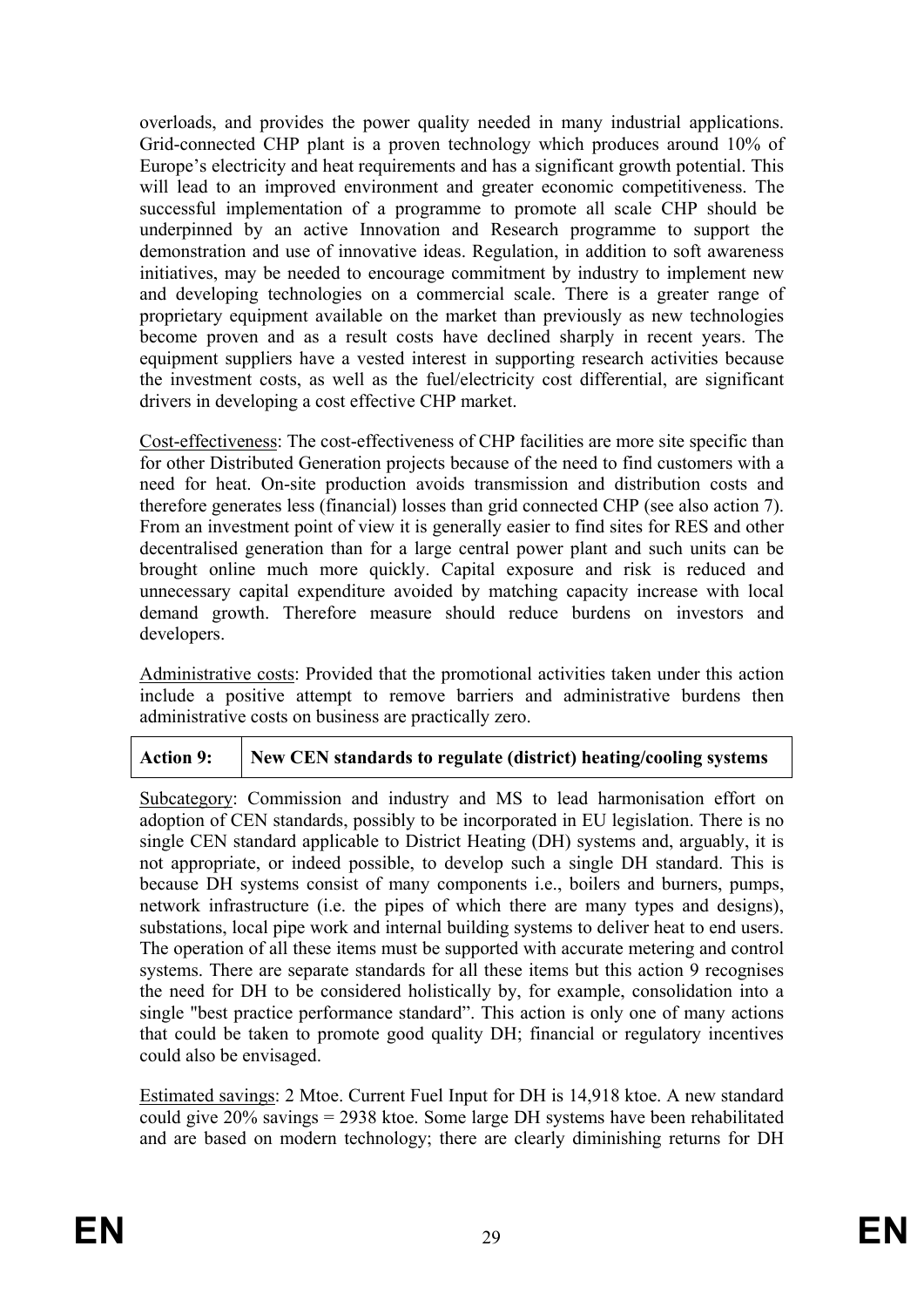operators as the DH infrastructure is improved. There is a lack of funding to support investment programmes

Competitiveness impacts/innovation: The major components of a DH system (boiler plant, distribution network - pre-insulated pipes, sub-stations, flow and temperature controls, heat meters, etc) are generally sourced from within the EU. Regulation will require increased metering and controls, the components of which could be supplied by non-EU rivals. However, much of the rehabilitation work necessary in some of the new Member States after the collapse of the command economy has now been completed. A new DH "performance standard" will promote better control of systems which, in turn, will promote innovation and research into both supply and end use efficiency and control, including building standards. Disconnections are the main threat for DH - i.e. customers switching to gas so that the same DH overheads have to be met by fewer and poorer end users thus jeopardising the future commercial viability of the DH plant. This occurs when gas is priced at an artificially low level, e.g. when the DH operator pays the same price for gas as domestic users, in cases where cross subsidisation has not been fully abandoned.

Cost-effectiveness: The market (industry) will take measures to ensure that their actions are cost effective. Plant and equipment which is designed and specified to good engineering standards is more likely to attract finance.

Behavioural change: If 'wasted' heat has to be paid for by individuals then their behaviour will change to ensure that their bills are acceptable. However, they need meter readings and controls to enable them to take conservation action. Consumers will need education to use energy efficiently; this activity would be complimentary to this action. Disconnections have to be discouraged by improving performance of DH.

# **Action 10: Rearrange existing financing mechanisms, including focused organization of clearinghouse-type financing**

Subcategory: Improving access to finance for (smaller scale) energy efficiency projects by extending good practice across the EU.

Estimated savings: 13 Mtoe. Assuming success rates of the UK Carbon Trust scheme can reproduced, it is unlikely that soft loans would lead to more than 10% of the (typically) 30% low cost projects being implemented.

Competitiveness impacts/innovation: This action will improve the market for otherwise marginal energy efficient products. It would thus stimulate a "home market" which would ultimately benefit EU players when exporting, particularly if energy prices would continue to rise or be sustained at present levels. State Aid issues are a major consideration in the UK, for instance. The Carbon Trust model is allowable only for SMEs, when all companies could benefit. Larger Loans could be extended with bigger savings, but these would risk falling foul of competitiveness measures. Additionally the scheme has been of disproportionate benefit to the manufacturers of green hardware, who have been encouraged to use it as part of their marketing. This has effectively made green manufacturers (be they from the EU or elsewhere) more competitive than others. Innovation would be a logical outcome of this action, whether in terms of new products or of innovative financing mechanisms.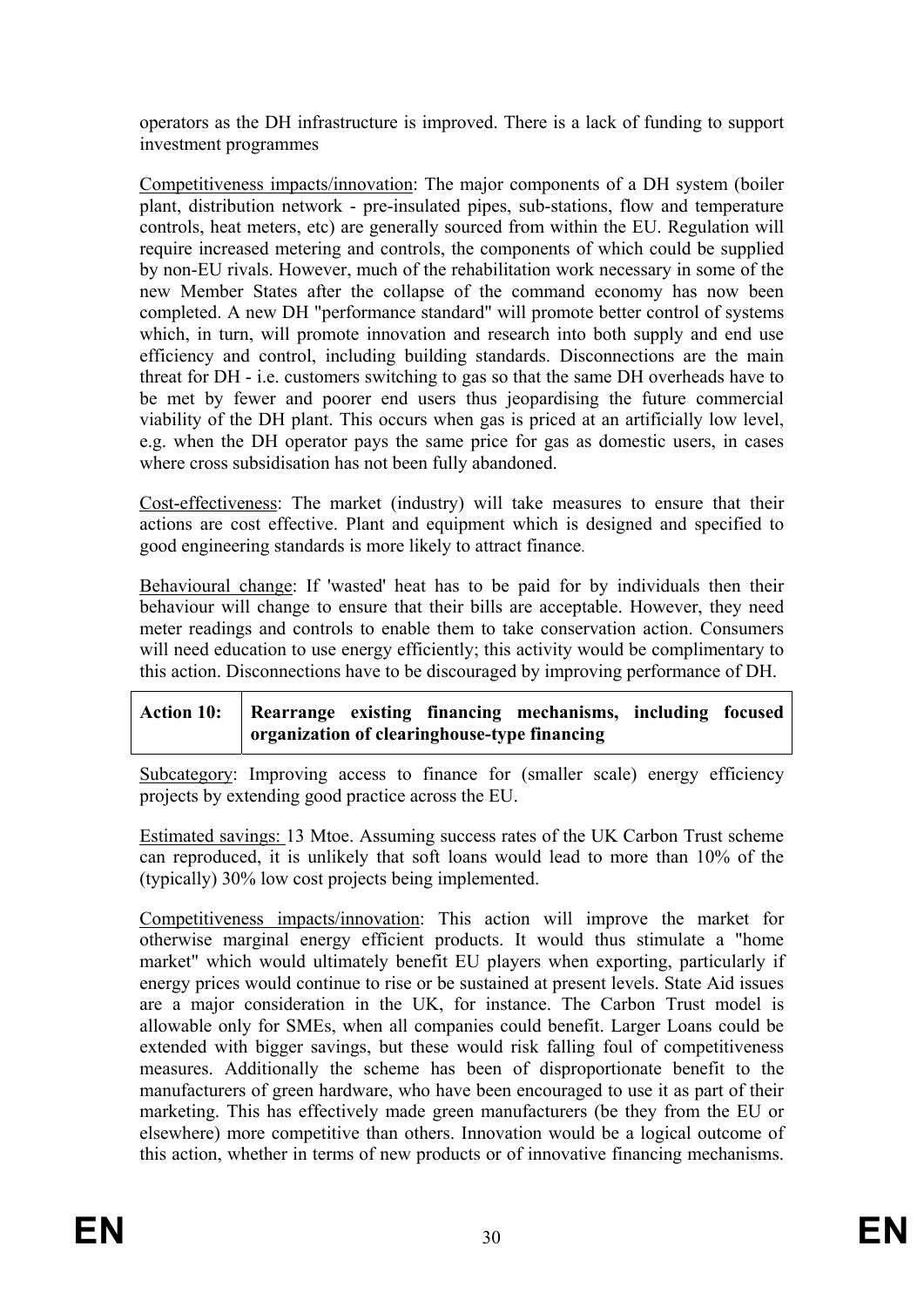As ever, the challenge will be identifying the cut-off between qualifying and nonqualifying technologies, and observing that energy efficiency is always a second consideration in equipment designed to achieve a different function.

Cost-effectiveness: Providing low interest loans do not have to be particularly expensive for the institution setting it up. Arguably administration of the scheme could be a major cost consideration, unless clear and unambiguous guidelines can be readily achieved. Experience shows that this is not insurmountable, particularly if suppliers or ESCO's own marketing expenditure can be leveraged. CT Loans are £10- 100k zero interest loans with a three to five year payback, based on energy saving. A typical loan of 60k paying back in 4 years thus saves £15k/yr worth of energy. The cost to CT of this is the equivalent interest payable on the outstanding debt over the period ie approximately £12k (plus the cost of administration). CT believes this to be cost effective. Default rates have been very low, but it is important to remember that these are unsecured loans, so are unlikely to be recovered in the event of business failure. For this reason CT undertake stringent credit checks before issuing these loans. This action provides business with options, and thus must be welcome. The benefit is received disproportionately by SMEs, which is a particularly attractive side effect. This option value is of benefit to businesses. Suitable intermediaries may not be in existence in some Member States, and this service will be a new offering for others. If ESCOs are selected as intermediaries then a new market can potentially be reached. This measure improves the availability of equipment, as it offers an alternative financing stream.

Administrative costs: Recipient businesses in the CT scheme need to subject themselves to credit checks similar to those undertaken for an equivalent loan by a commercial bank. This has not generally been deemed onerous, and complaint rates have been very low, usually only arising when applicants are turned down on the basis of credit checking. Unlike commercial banks (who could increase the lending rate for apparently risky loans) the CT scheme is "digital" (yes or no).

## **Action 11: Increasing the use of energy performance or service contracting financing types (ESCO's)**

Subcategory: Alternative financing measures / access to financing

Estimated savings: Around 6 Mtoe. It is estimated that promoting ESCO type projects can lead to 1% additional energy savings in the private sector. Total energy use in BAU by 2020 for private sectors (Final Energy Demand) is: industry (382 Mtoe) + services (181 Mtoe) = 563 Mtoe. With ESCO's contributing approx. 1% extra savings, the savings potential is  $\leq 6$  Mtoe. This equals to 0,3% of total primary energy consumption (1885 Mtoe) in 2020.

Competitiveness impacts: Additional energy efficiency projects lead to lower energy costs. However, ESCO's will not focus on the large energy intensive companies that serve the world market, where energy efficiency is important for competitiveness. Therefore the effect on competitiveness of energy users is small. Higher investments in energy efficiency projects will be beneficial for manufacturers of EE equipment, but not necessarily of EU-based firms only.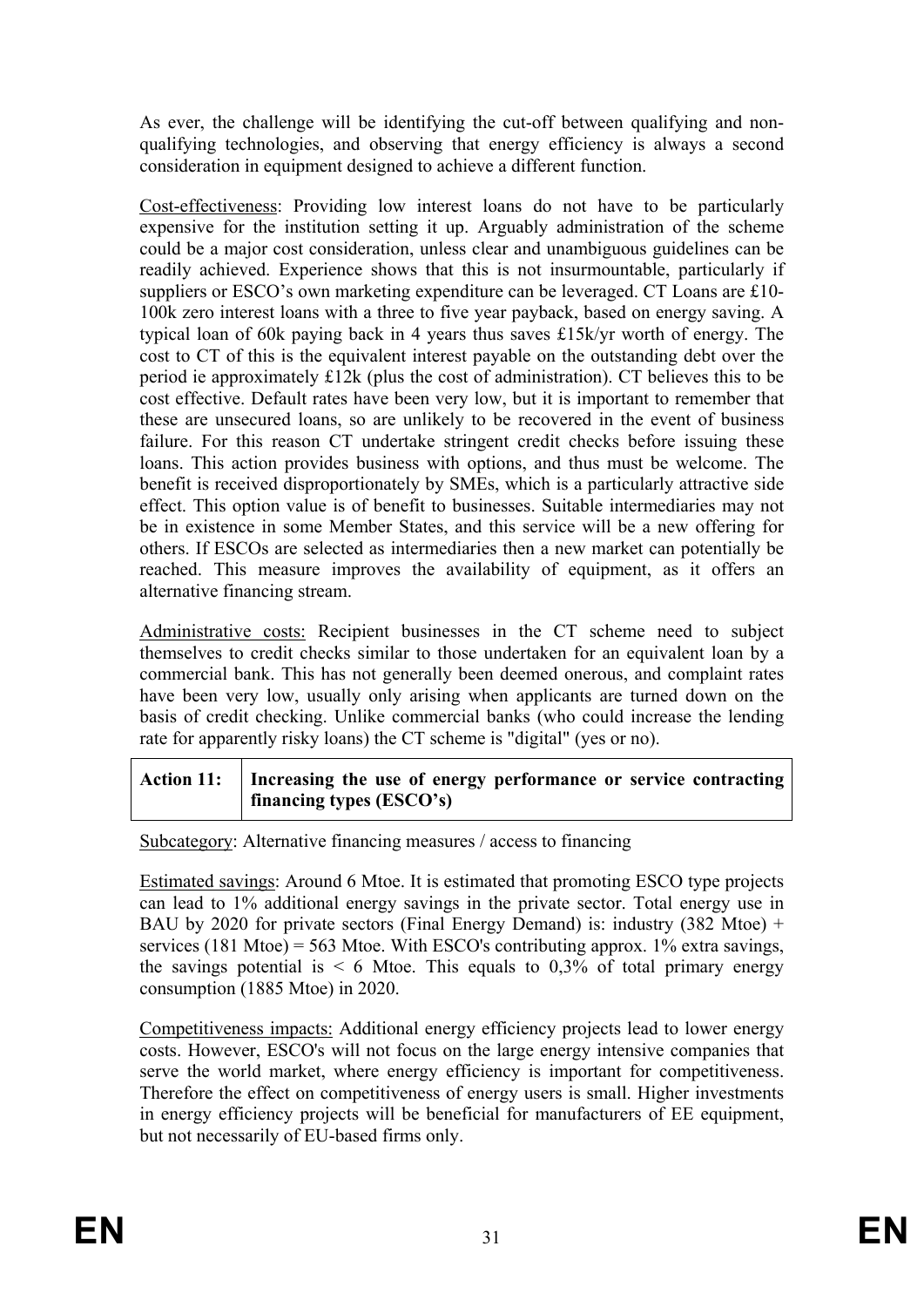Cost effectiveness: The start up costs of ESCO type projects may be high before any result is achieved. E.g. high transaction costs for contractual arrangements, the need to carry out detailed energy audits. These costs are made by the ESCOs and should somehow be covered, especially through somewhat longer contractual arrangement with ESCO, for it to be able to recuperate its costs. The ESCO's clients will in the end pay these costs in the form of a longer contractual arrangement with the ESCO. For some (mainly smaller) projects, these costs might not compensate for the energy cost reduction and for these projects conventional financing (own capital or loans) may be more cost-effective. This option will directly affect the cost of energy inputs. ESCO projects have relatively large transaction costs (especially as this is not the firm's core business), but could be reduced by e.g. standardised contracts. However, ESCO projects may be an easier way of getting access to finance. Accreditation/introduction of standardised monitoring and verification procedures present a burden on the ESCO's. However, energy users save much time and effort by working with ESCO's instead of getting information, or more costly financing, etc. themselves. Administrative burden is decreased on SME's, private home owners. This applies also to public authorities. The Berliner Energie Agentur has achieved high energy savings in the building stock for public authorities at net benefit for authorities.

| Action 12: Producer pays less tax for producing energy efficient goods (US |        |  |  |  |  |  |
|----------------------------------------------------------------------------|--------|--|--|--|--|--|
|                                                                            | model) |  |  |  |  |  |

Subcategory: Access to financing

Estimated savings: 15 MToe.

Competitiveness impacts: A change in incentivisation for producing energy efficient products increases competition within the EU, providing that it is uniformly applied, will give the EU MS a competitive advantage over non EU countries. No evidence exists that it provokes cross border investment flows. Implementation of such a supplier taxation regime is not straight forward in a market in which multinationals are major players. It is anticipated that the most equitable means of levying the taxation is against the national Limited Company in the country of manufacture. Thus Nissan would receive this beneficial fiscal incentive in the same way as a 'true' EU domiciled company like Peugeot. Any alternative interpretation could be deemed anticompetitive. This option would make the EU an attractive manufacturing base, while not necessarily advantaging EU players. Care would need to be taken in implementation to avoid 'Transfer pricing' issues, for example when defining local content vs. assembly operations

Cost effectiveness: Research studies show that the time when people are more likely to invest in energy efficiency is when purchasing and moving into a new home. The stamp duty paid for the majority of house transactions provides an opportunity for rebates, or a fund for grants to encourage owners to put energy efficiency at the top of their priorities in initial alterations and renovation of their homes. Clearly some tax cuts can encourage both the supply and demand side (as with the stamp duty example). Direct supply side fiscal tools for example corporation tax breaks, or exemptions from indirect taxes are relatively cost effective in that they do not cost much to implement. It is easier to directly tax a small number of manufacturers at source than a large number of consumers.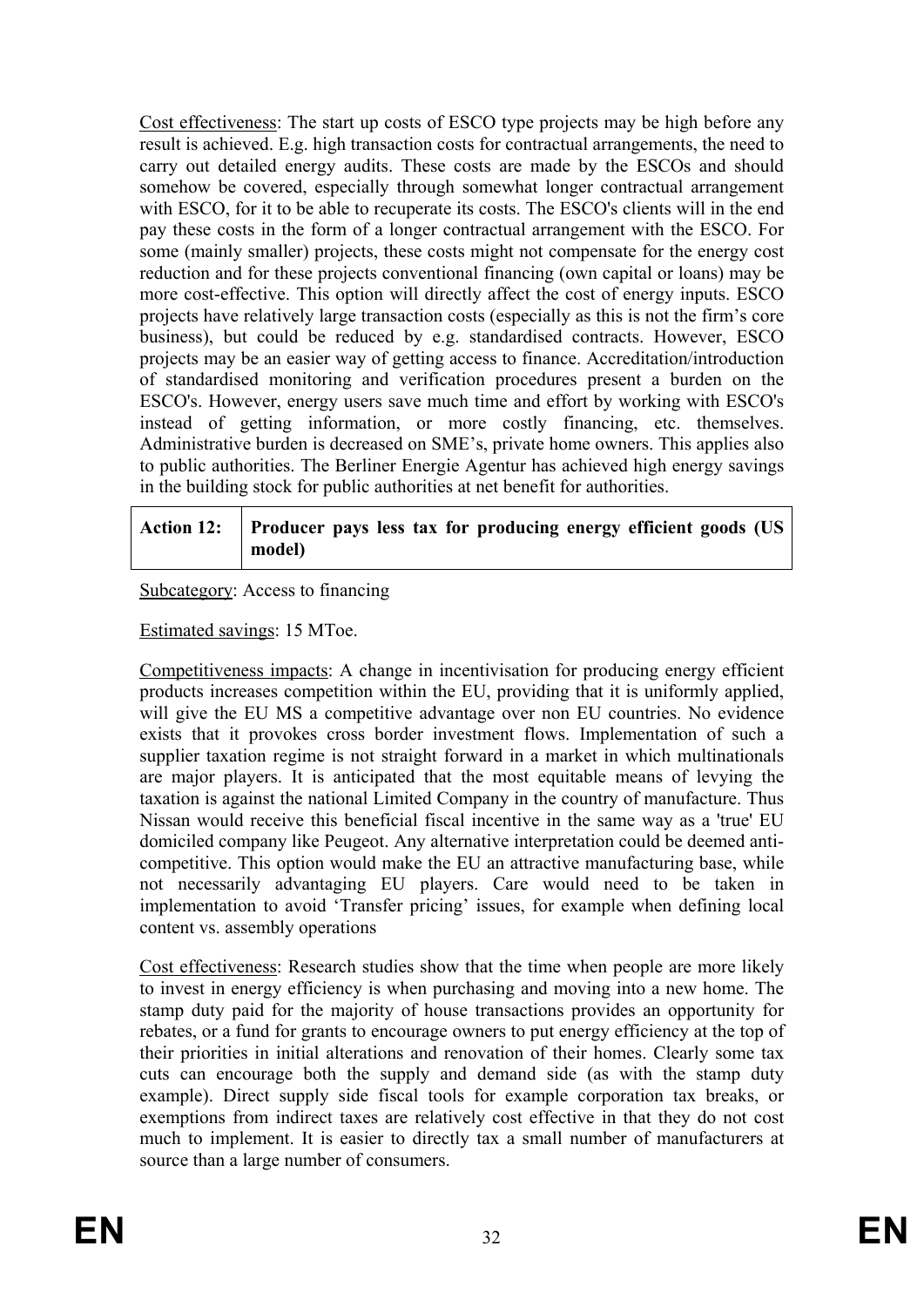# **Action 13: Road pricing**

Subcategory: Financial measures/taxation. EU/MS/regional or local authorities to make driving costs more km depending. For instance the car or road tax can be made variable<sup>24</sup>. Also area and congestion charges used for traffic management have a km reduction effect.

Estimated savings:  $3 -15$  Mtoe. Estimated saving  $\lt 1\%$  (only freight) to  $4\%$  (all vehicles) of road transport consumption. Up to 10% is mentioned in literature. Local savings due to an area tax can be 10-20%. The effect is related to the level of additional costs. For the USA a study says that a complete flexible insurance premium would mean a mean level of 6  $\phi$ /mile (about 10 eurocent/km). This could result in a travel reduction effect of 10% (based on 1991 figures). In the EU the level of fuel costs is already higher; so the relative increase will be lower. It should be mentioned that the minimum tax level in the EU for gasoline is 0.359 euro/l and for diesel is 0.302 euro/l (about 1.5 - 3 eurocent/km). This is about half of total governmental income from cars (incl. VAT). Another reference suggests that making the road tax and part of registrations tax flexible by  $2008$  would have a  $CO<sub>2</sub>$  reduction effect in 2020 of 6%. But this is with frequent km-use bills and mobi meters. Publications mention that not only the level is important, but also how often users have to pay specific km-related bills (how stronger the relation is between trip and bill, how stronger the energy savings).

Competitiveness impacts: Competitiveness of transporters in EU is not influenced as road transport does not compete world wide. Production of on-board units combined with GPS might stimulate industry. The use of the Galileo satellite navigation system can be interesting in this field. Increase in transport costs can lead to efficiency improvements in logistics.

Cost-effectiveness: Because it regards a shift between taxes for vehicle owners overall costs for the sector do not change (but there is a shift in cost to vehicles driving more km). If the tax level is calculated once a year, the km measurement cost are low  $\epsilon$  5 - $\epsilon$  10/y. If the tax level is calculated frequently by using electronic in car equipment (mobi meters), at investment cost of  $\epsilon$  100 -  $\epsilon$  150/car (excl. mounting), costs are higher. Mobility reduction is normally very cost effective; but additional public transport also has costs. The London area tax has an overall positive financial effect.

Administrative costs: No effect expected.

Behavioural change: More use of public transport.

| Action 13a:   EU to 1) set maximum $CO2$ emission standards for different type |
|--------------------------------------------------------------------------------|
| of cars (absolute, related to specific performance properties, or              |
| related to the mean value of all cars sold by one company); 2)                 |
| negotiate more stringent agreement with car and truck producers                |

<sup>&</sup>lt;sup>24</sup> The 2005 Commission's proposal introducing a  $CO<sub>2</sub>$  element in passenger car taxes is a step in this direction (COM(2005) 261: Proposal for a Council Directive on passenger car related taxes).

1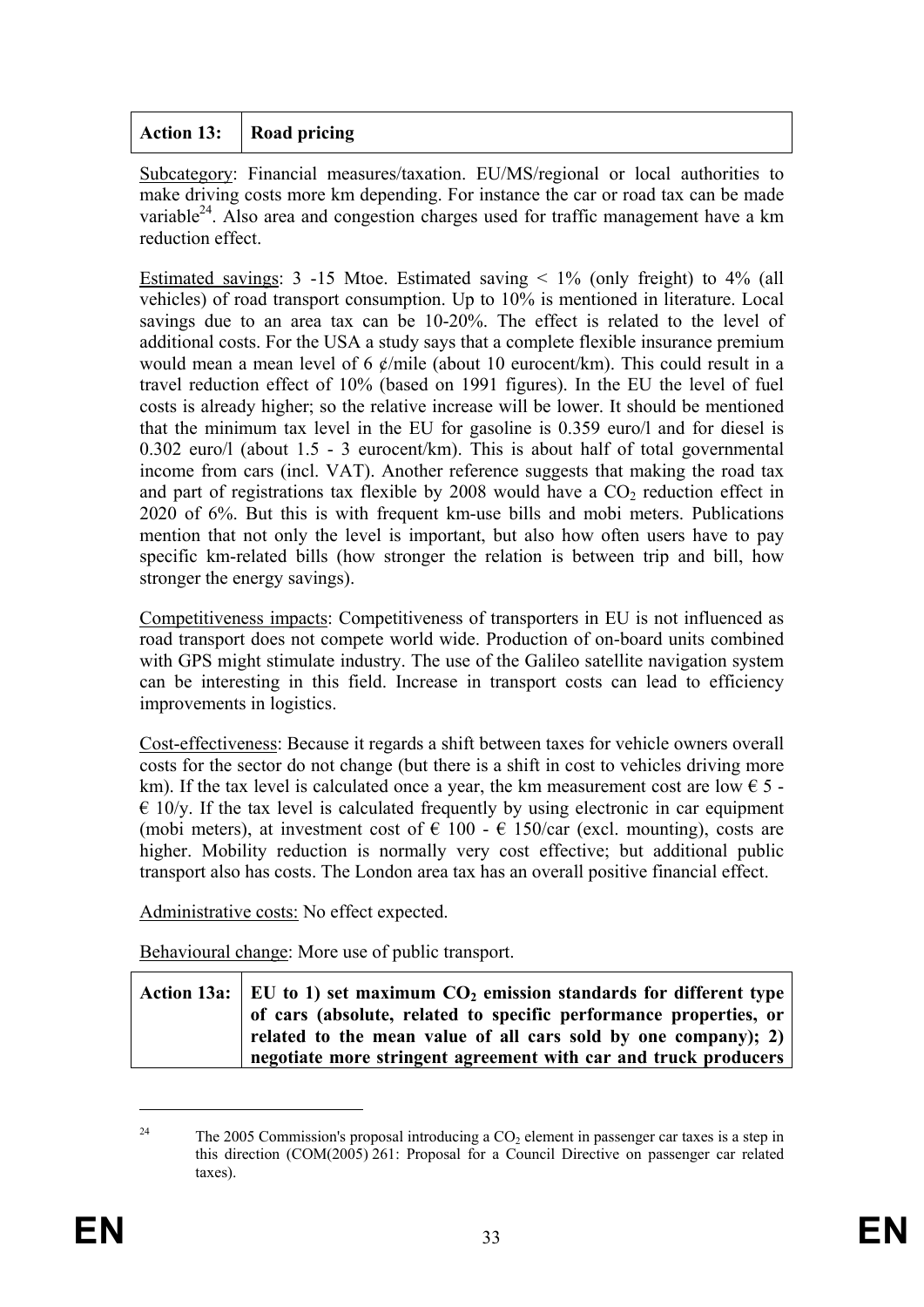#### **after 2008-2009**

Subcategory: New EU-legislation and/or more forceful voluntary agreements, accompanied by incentives and by more penalising measures in case of non-respect of voluntary commitments.

Estimated savings: 28 Mtoe. If the level would be 120 g  $CO<sub>2</sub>/km$ , the effect might be 14% additional saving to the voluntary agreements. If for other vehicles an effect of 5% could be reached, the energy saving will be 28 Mtoe in 2020 (and 33 Mtoe in 2025). The  $CO<sub>2</sub>$  emission standard will lead to a substantial reduction in energy use of the transportation sector; depending of the chosen level of 10-30% in 2020. A commission of the European Parliament considers that it is necessary to reduce  $CO<sub>2</sub>$ emissions in the medium term more drastically than proposed in the Green Paper (for example, to attain a maximum threshold between 100 and 80 g/km  $CO<sub>2</sub>$  by 2020); furthermore in 1996 it was already considered, that 2010 was the deadline for achieving a maximum average emission limit of 120 g/km  $CO<sub>2</sub>$  (EP Resolution on the Green Paper on Energy Efficiency<sup>25</sup>.

Competitiveness/innovation impacts: Improved efficiency will increase commercial viability. In 2003 the European automobile industry (ACEA) was with 163 g/km already more efficient than JAMA 172 g/km and KAMA 179 g/km. Strong impulse for new technology development and use of better materials. It will give a strong impulse for new technology development and use of better materials.

Cost effectiveness: ACEA and JAMA claim in 2003 that – although the technological potential to achieve 120 g  $CO_2/km$  by 2012 is available – the associated costs would be prohibitive. Market distortions and negative effects on the European economy would also be substantial. They believe that equivalent reductions could be achieved in a more cost-efficient manner by using an integrated approach involving the automotive industry and other actors. ACEA nevertheless gave a first indication that a further reduction of 5 % between 2008 and 2012 (equal to a target of about 133 g  $CO<sub>2</sub>/km$ ) could be feasible by improvements in vehicle technologies. According to other studies most options are cost effective if the fuel taxes are taken into account. But without fuel taxes most options are not cost effective. Authoritative independent estimates place the mean extra consumer price for 120 g/km at around 2500  $\epsilon$ /car. So the cost effectiveness depends on the chosen level.

Administrative costs: Car producers will have to match with the standard. This will result in additional administrative costs.

# **Action 13b: Vehicle Limitations (engine downsizing or speed limitations)**

Subcategory: EU regulatory action or voluntary agreement

Car speed, car power and car weight are still increasing. Most new cars have a maximum speed of 180-200 km/h, 40% higher than allowed is most EU countries. This results in an inefficient gearbox too. Heavy vehicles already have a speed limiter.

1

<sup>&</sup>lt;sup>25</sup> Reference to Resolution on website EP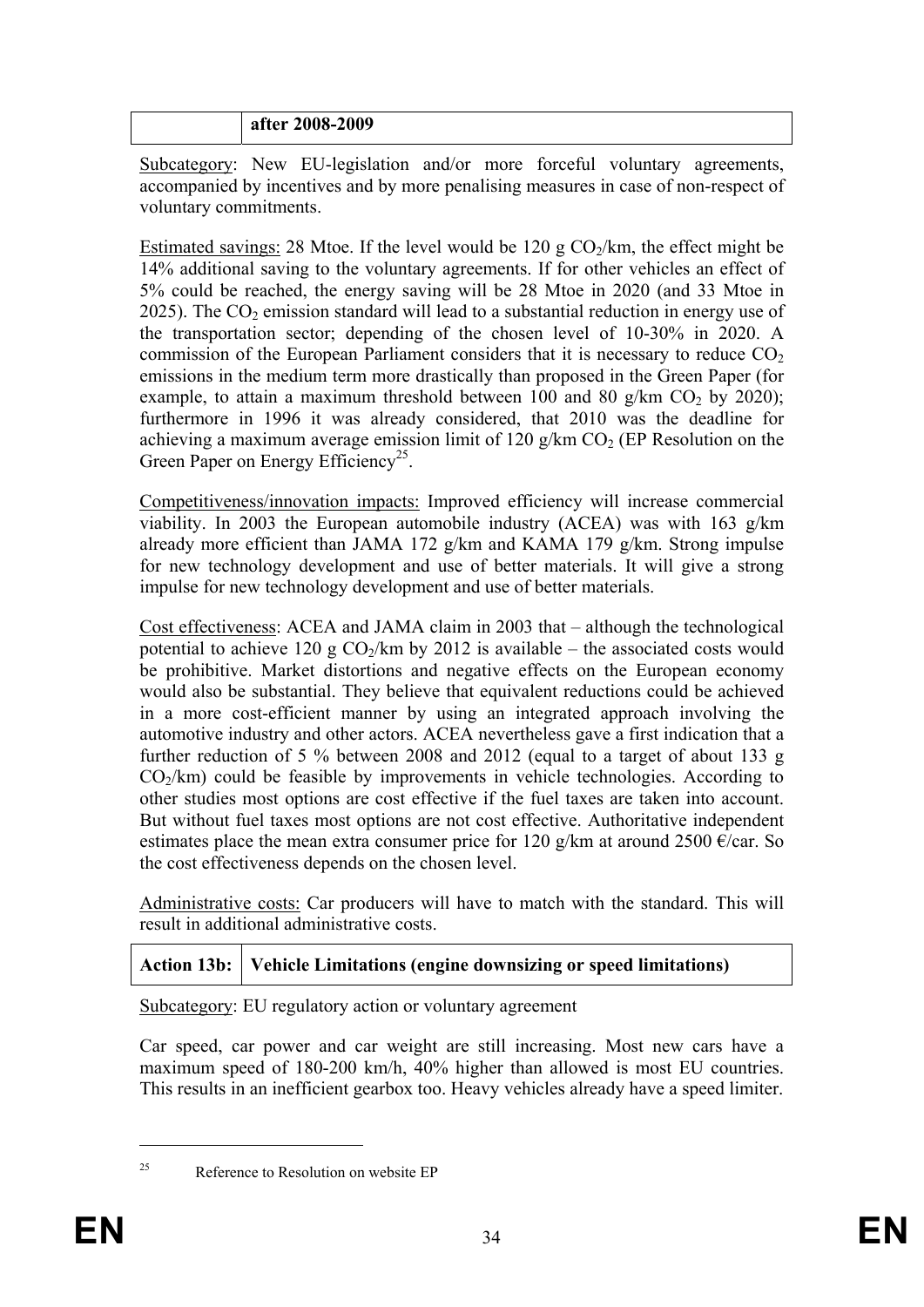Estimated savings: 11 Mtoe. Engine downsizing combined with a better gearbox is reported to enable a reduction in energy of with 10%. The saving potential in 2020 is at least 11 Mtoe (increasing to 17 Mtoe in 2025).

Competitiveness impacts: Improved efficiency will increase commercial viability. The action would provide a strong impulse for new technology development and use of better materials.

Cost effectiveness: The engine will be more complex but other part of the car can be made lighter, leading to an overall positive impact.

Administrative costs: A small positive effect can be expected on business operating costs. No additional administrative costs.

| Action 13c:   Increased fuel tax and financial incentives for buying efficient |          |  |  |  |  |
|--------------------------------------------------------------------------------|----------|--|--|--|--|
|                                                                                | vehicles |  |  |  |  |

Subcategory: Tax measures.

- 1) EU and/or Member States could decrease fuel use by making fuel more expensive. By harmonising to some extent the differences in fuel prices between Member States, the incentive of buying cheap fuel across the boarder will decrease.
- 2) A lower car tax could be introduced when an efficient car is bought or a financial penalty introduced which make the buying of a less efficient (second hand) car much more expensive.
- 3) A bigger difference in road tax related to the fuel consumption of a car could be introduced, or a fuel economy dependent km charge. Harmonisation (upwards) of tax levels in all EU-countries would close the gap between them (possibly compensated by lowering other car taxes). It could also be stimulated by new EU regulatory action on stimulating the buying of efficient cars. Each Member State may choose their own approach as long as targets for shifts are realised.

Estimated savings: 15 Mtoe. The short term effect of a substantial change induced by the mix of measures described can be 12 Mtoe. If also truck diesel prices were increased this might rise to 15 Mtoe. A car park effect of 4% might increase the effect to 22 Mtoe.

Competitiveness impacts: Improved efficiency will increase commercial viability. It provides an impulse for new fuel-efficient technology development.

Cost effectiveness: Low positive, as the sector will gain from the realised energy savings and not suffer from outside EU competition.

Government budget: The source of the budget is substantially changed. Because the effects of the changes are influenced by the reaction of the citizens, this can result in less tax income.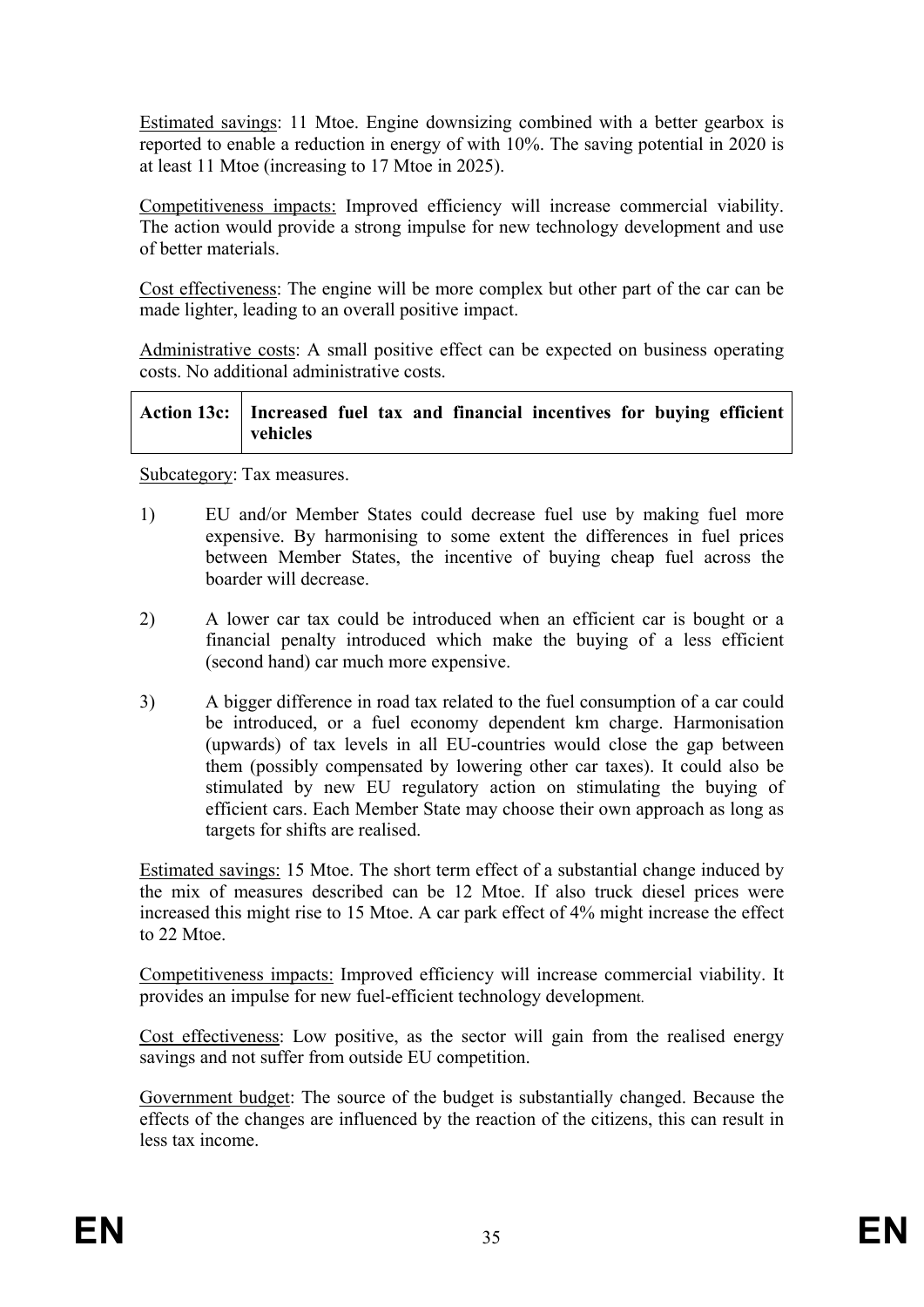Administrative costs: No effect on operating or administrative costs of business is expected.

# Action 14: More energy efficient tyres, by reducing rolling resistance

Subcategory: EU regulatory action or voluntary agreements and awareness campaigns to the public. Good information system on fuel efficiency of different tyres, maybe more stringent demands for tyres in directive 2001/43/EC.

Estimated savings: 15 Mtoe. The saving by fuel-efficient tyres at the right pressure is estimated for light duty vehicles at 5% (4-6.5%). For trucks it is somewhat lower (4%). The potential energy saving is 15 Mtoe. The Tyre and Rubber manufactures sees 5 energy saving options related to tyres of light-duty vehicles: 1) tyre sizing by the car producer; 2) tyre design (3-4%); 3) tyre inflation pressure maintenance (1- 2,5% if always on the right pressure) by good tyre pressure facilities at tank stations and by well informed drivers and road pavement roughness (3-7% increase if road surface is not smooth).

Competitiveness impacts: The main tyre producers are global companies, so know how, which is build up in Europe, is directly used in other countries. But positive effects might occur through innovation in tyre production and in pressure indicators.

Cost effectiveness: The additional costs and the gain of fuel saving are in the same range (so it depends on the situation). Measures taken by car producers might be cost effective. Especially the positive by-effect on road safety makes this a cost effective action as better tyre pressure is positive for road safety.

Administrative costs: There will be some administrative burden on tyre manufacturers.

#### **6.3. Overall assessment and assessment of interaction or overlap between the considered actions**

From the above it will be evident that the impact of the various options differs in terms of energy savings they can deliver, their cost-effectiveness, their impact on competitiveness and administrative costs and other effects. It is not possible to establish a definitive ranking of priorities, but nonetheless the following general conclusions should be noted.

For each action on the priority-list the savings potential has been estimated. This saving figure is valid for situations where the chosen action is applied in isolation of other actions.

However, in the Action Plan a large part, or even all, of these actions will be present. This will probably cause interaction, meaning that the sum of the savings potentials of two separate actions is not the same as the combined savings effect. Often this implies an overlap, where the combination provides fewer saving than the two actions apart. However, in some cases two actions reinforce each other's effect (e.g. a combination of labels/information and subsidy/incentive to implement efficient appliances).